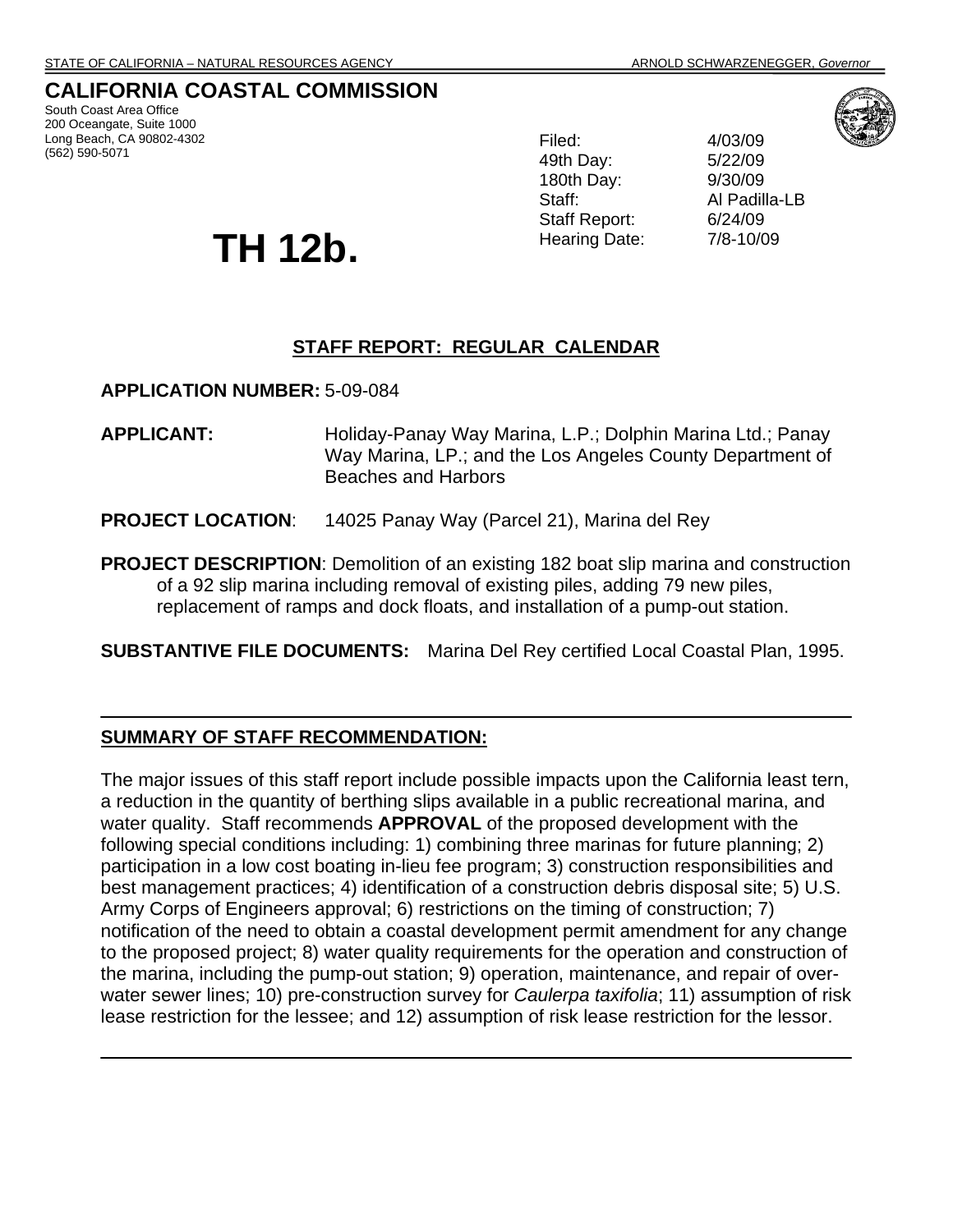# **STAFF RECOMMENDATION:**

#### **I. MOTION, STAFF RECOMMENDATION AND RESOLUTION FOR 5-09-084:**

 Staff recommends that the Commission make the following motion and adopt the following resolution:

#### *MOTION: I move that the Commission approve Coastal Development Permit No. 5-09-084 pursuant to the staff recommendation.*

# **STAFF RECOMMENDATION OF APPROVAL:**

Staff recommends a **YES** vote. Passage of this motion will result in approval of the permit as conditioned and adoption of the following resolution and findings. The motion passes only by affirmative vote of a majority of the Commissioners present.

# **RESOLUTION TO APPROVE THE PERMIT:**

The Commission hereby approves a permit, subject to the conditions below, for the proposed development and adopts the findings set forth below on grounds that the development as conditioned will be in conformity with the provisions of Chapter 3 of the California Coastal Act and will not prejudice the ability of the local government having jurisdiction over the area to prepare a local coastal program conforming to the provisions of Chapter 3. Approval of the permit complies with the California Environmental Quality Act because either 1) feasible mitigation measures and/ or alternatives have been incorporated to substantially lessen any significant adverse effects of the development on the environment, or 2) there are no further feasible mitigation measures or alternative that would substantially lessen any significant adverse impacts of the development on the environment.

# **II. STANDARD CONDITIONS:**

- 1. Notice of Receipt and Acknowledgment. The permit is not valid and development shall not commence until a copy of the permit, signed by the permittee or authorized agent, acknowledging receipt of the permit and acceptance of the terms and conditions, is returned to the Commission office.
- 2. Expiration. If development has not commenced, the permit will expire two years from the date this permit is reported to the Commission. Development shall be pursued in a diligent manner and completed in a reasonable period of time. Application for extension of the permit must be made prior to the expiration date.
- 3. Interpretation. Any questions of intent or interpretation of any term or condition will be resolved by the Executive Director or the Commission.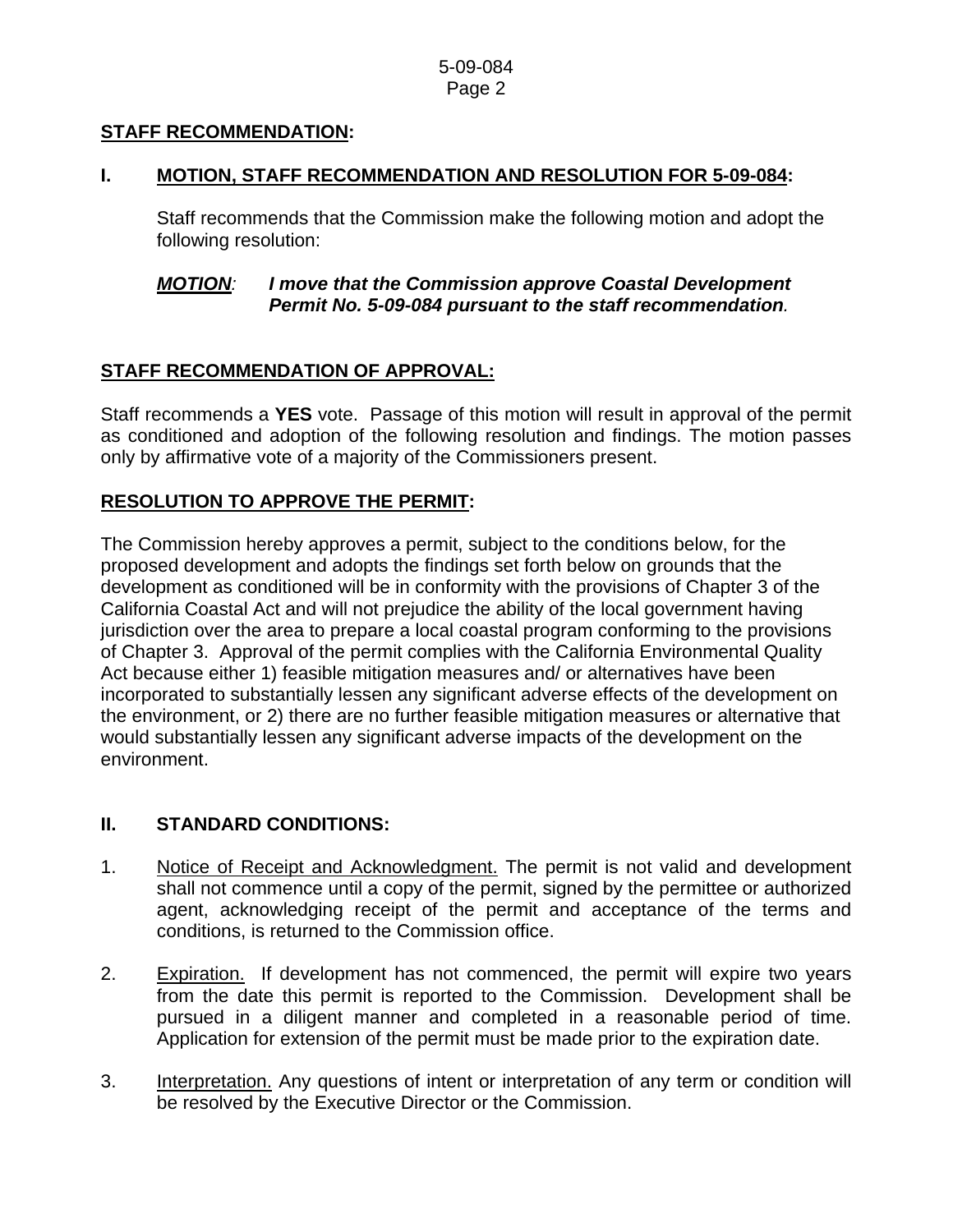- 4. Assignment. The permit may be assigned to any qualified person, provided assignee files with the Commission an affidavit accepting all terms and conditions of the permit.
- 5. Terms and Conditions Run with the Land. These terms and conditions shall be perpetual, and it is the intention of the Commission and the permittee to bind all future owners and possessors of the subject property to the terms and conditions.

# **III. SPECIAL CONDITIONS**

# **1. COMBINE THREE MARINAS FOR FUTURE PLANNING**

A. By acceptance of this permit, the applicants acknowledge and agree that the three marinas, Dolphin Marina, Ltd. (Parcel 18), Panay Way Marina, LP. (Parcel 20) and Holiday-Panay Way Marina, LP. (Parcel 21), generally depicted in Exhibit No. 2 attached to the staff report dated June 24, 2009, will be, for planning purposes, considered together for all future development so that the boat slip size distribution within the three marinas will be reviewed cumulatively in terms of consistency with the access and recreational policies of the Coastal Act.

# **2. LOW COST BOATING IN-LIEU FEE**

**PRIOR TO ISSUANCE OF A COASTAL DEVELOPMENT PERMIT**, the applicant or successor in interest shall agree to provide:

a. An in-lieu fee to the County, or a non-profit organization acceptable to the Executive Director of the Coastal Commission, to be used for scholarships for youths to participate in boating programs, for purchase of sail training vessels, funding for transportation to bring youths to the Harbor, and for other similar programs to enhance lower cost boating opportunities. Such programs may include, but are not limited to the County's Water Awareness, Training, Education and Recreation (W.A.T.E.R.) Youth Program.

b. The in-lieu fee shall be the equivalent financial value of one 30-foot boat slip (based upon the listed per-foot rental rate posted at the marina on July 1 of each year for 30-foot slips). The payment of the in-lieu fee to the County will commence upon completion of the marina redevelopment construction and continue annually, throughout the life of the project.

c. The Department of Beaches and Harbors shall provide (or shall cause the appropriate non-profit organization to provide) an annual report, for the review and approval of the Executive Director of the Coastal Commission, detailing the in-lieu fees that have been collected, the lower cost boating programs developed and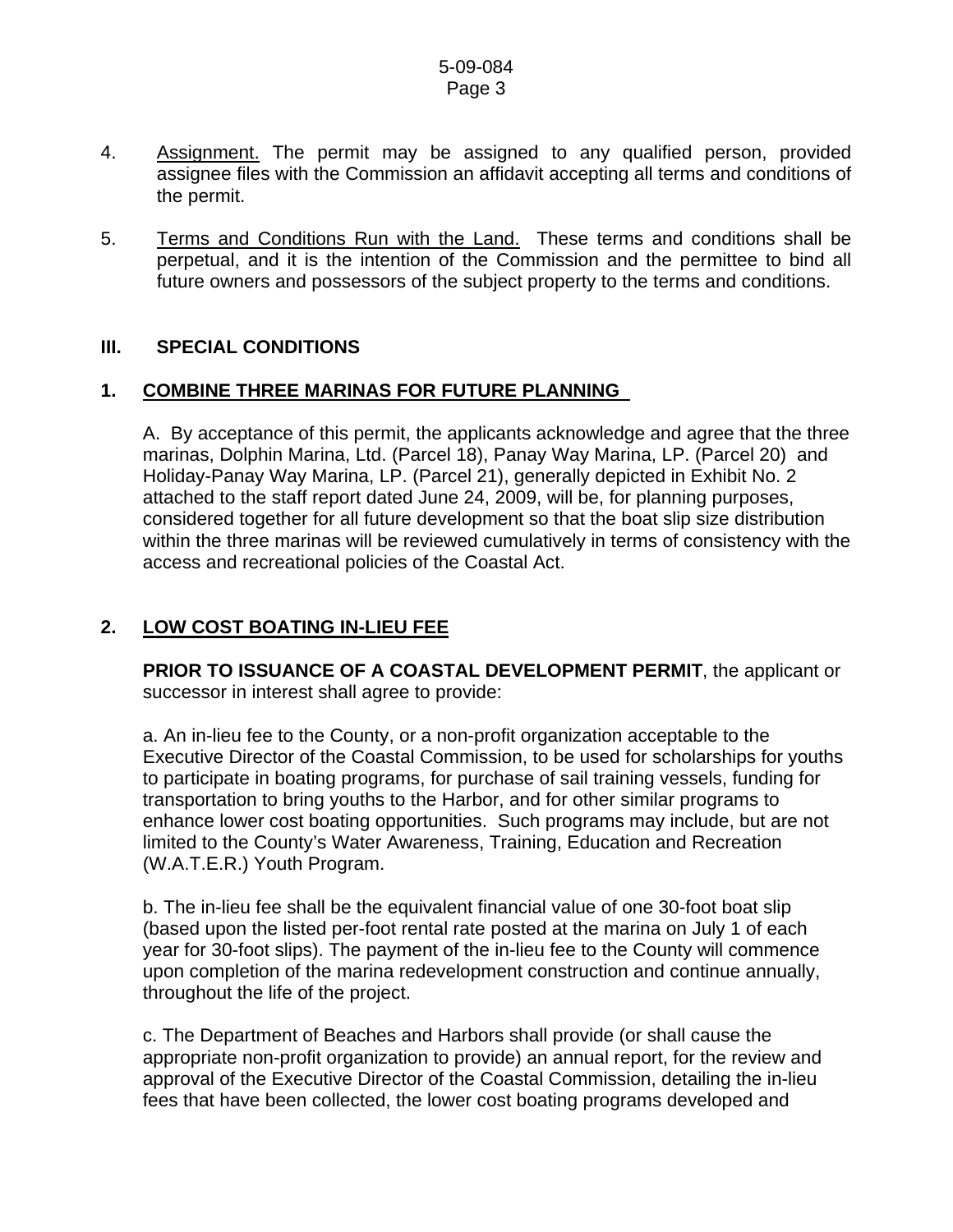operated, and the number of people participating in such programs. The report shall be provided annually, no later than January 15th of each year for the proceeding calendar year.

# **3. CONSTRUCTION RESPONSIBILITIES AND DEBRIS REMOVAL**

The permittee shall comply with the following construction-related requirements:

- (a) No construction materials, equipment, debris, or waste shall be placed or stored where it may be subject to inundation or dispersion in the waters of the marina;
- (b) Any and all debris resulting from construction activities shall be removed from the site within 10 days of completion of construction;
- (c) No machinery or construction materials not essential for project improvements shall be allowed at any time in the intertidal zone;
- (d) If turbid conditions are generated during construction, a silt curtain shall be utilized to control turbidity;
- (e) Floating booms shall be used to contain debris discharged into coastal waters and any debris discharged shall be removed as soon as possible but no later than the end of each day;
- (f) Non-buoyant debris discharged into coastal waters shall be recovered by divers as soon as possible after loss; and
- (g) Reasonable and prudent measures shall be taken to prevent all discharge of fuel or oily waste from heavy machinery, pile drivers or construction equipment or power tools into the waters of the Marina del Rey. The applicant and the applicant's contractors shall have adequate equipment available to contain any such spill immediately.

# **4. LOCATION OF DEBRIS DISPOSAL SITE**

**PRIOR TO ISSUANCE OF A COASTAL DEVELOPMENT PERMIT**, the applicant shall identify in writing, for the review and approval of the Executive Director, the location of the disposal site of the demolition and construction debris resulting from the proposed project. Disposal shall occur at the approved disposal site. If the disposal site is located in the coastal zone, a coastal development permit or an amendment to this permit shall be required before disposal can take place.

# **5. U.S. ARMY CORPS OF ENGINEERS APPROVAL**

**PRIOR TO COMMENCEMENT OF CONSTRUCTION**, the permittee shall provide to the Executive Director a copy of a permit issued by U.S. Army Corps of Engineers, or letter of permission, or evidence that no permit or permission is required. The applicant shall inform the Executive Director of any changes to the project required by the U.S. Army Corps of Engineers. Such changes shall not be incorporated into the project until the applicant obtains a Commission amendment to this coastal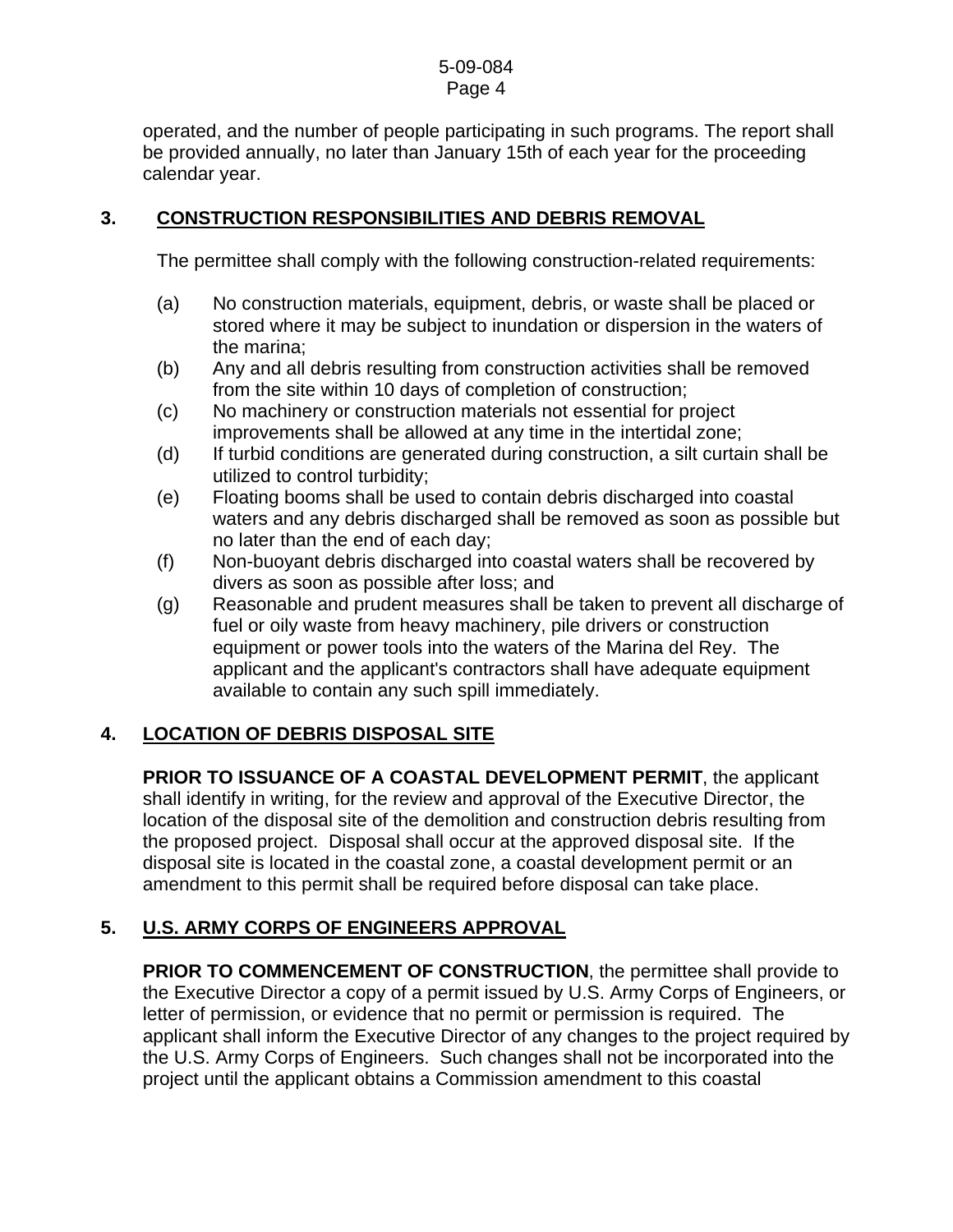development permit, unless the Executive Director determines that no amendment is legally required.

# **6. TIMING OF PROJECT**

In order to reduce impacts on the California least tern during nesting and foraging season, no pile driving activity that may generate noise or turbidity shall occur during the period commencing April 1 and ending September 1 of any year.

# **7. FUTURE DEVELOPMENT**

This Coastal Development Permit 5-09-084 is only for the development expressly described and conditioned herein. The permittee shall undertake development in accordance with the approved coastal development permit. Any proposed changes to the development, including any change to the sequence of construction, shall be reported to the Executive Director. No changes to the approved development shall occur without a Commission amendment to this coastal development permit or a new coastal development permit unless the Executive Director determines that no amendment or new permit is required.

# **8. WATER QUALITY MANAGEMENT PLAN**

**PRIOR TO ISSUANCE OF THE COASTAL DEVELOPMENT PERMIT**, the applicant shall submit, for the review and approval of the Executive Director, a detailed Water Quality/Best Management Practices (BMPs) Program for controlling adverse impacts to water quality related to long-term water-borne berthing of vessels in the marina. The plan shall be prepared by a qualified professional with expertise in the control of water quality impacts related to marinas.

- 1. The plan shall demonstrate that long-term water-borne berthing of vessels in the marina shall be managed in a manner which protects water quality and that persons using the marina are made aware of the rules related to boat maintenance and use. To the extent to which physical features or objects (trash containers, recycling bins) are required in the plan, an attached site plan shall show the location where these features or objects will be installed.
- 2. The plan shall include, at a minimum, the following components or measures:
	- (a) Boat Cleaning Management Measures:
		- 1. The marina shall prohibit in-water boat hull washing which does not occur by hand;
		- 2. The marina shall prohibit in-the-water hull scraping or any process that occurs under water which results in the removal of paint from boat hulls;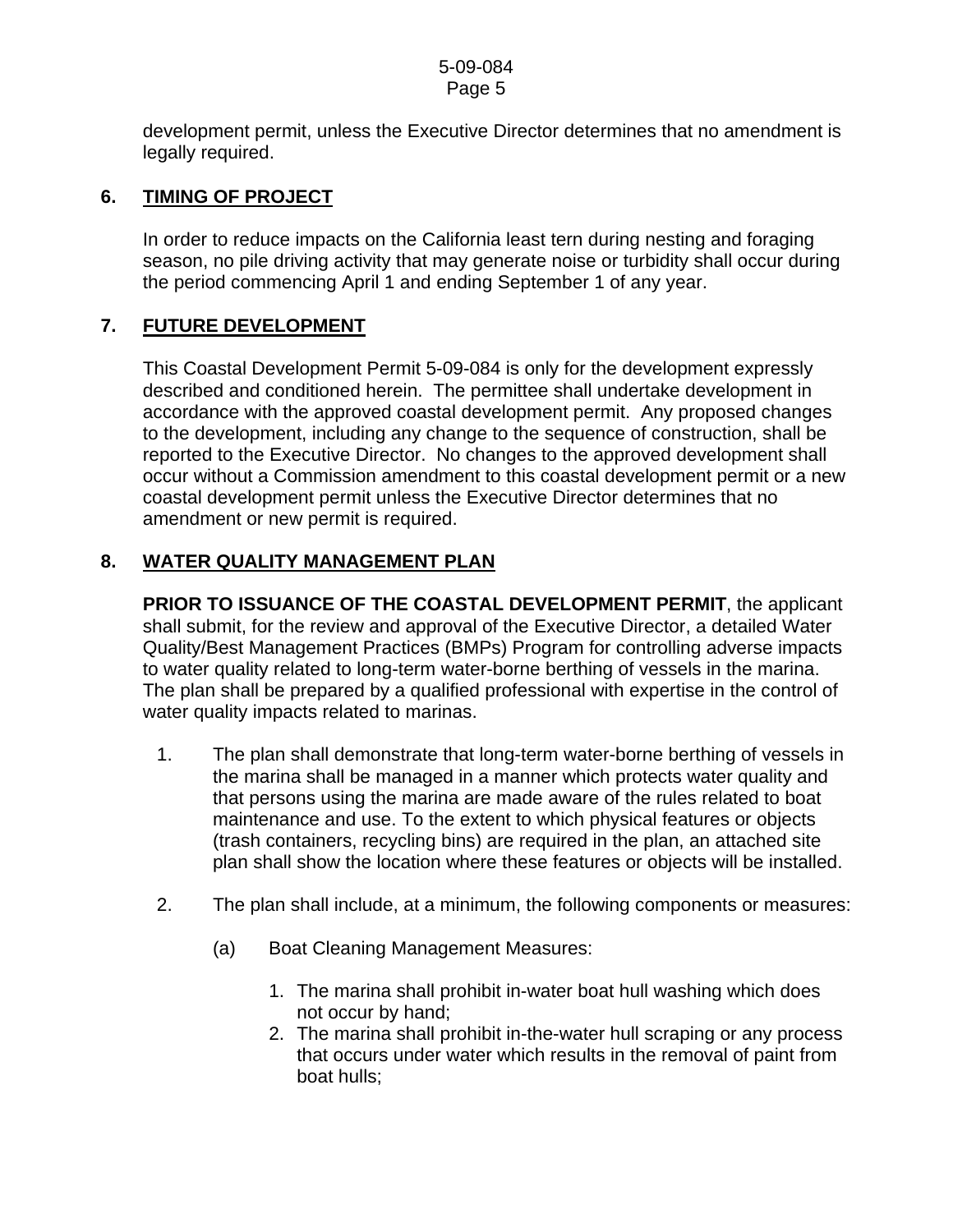- 3. The marina shall ensure that marina tenants, when washing boats, utilize detergents and cleaning components that are phosphatefree and bio-degradable. Amounts used shall be minimized; and
- 4. The marina shall prohibit the use of detergents containing ammonia, sodium hypochlorite, chlorinated solvents, petroleum distillates or lye.
- (b) Implementation of a solid waste reduction and recycling program including the following Solid Waste Management Measures:
	- 1. Trash receptacles shall be provided at the entrances to all docks;
	- 2. Containers for recyclables shall be provided and sited so that they are convenient for boaters (i.e. close to the dock); and
	- 3. All trash and separate containers for recyclables, oil wastes, fish wastes, etc. shall be clearly marked, have the capacity to handle all waste streams, and be sited so that they are convenient for boaters (i.e. close to the dock).
	- 4. All solid waste, including sewage, shall be properly disposed of only at appropriately designated facilities.
- (c) Implementation of a liquid material control program which provides and maintains appropriate storage, transfer, containment and disposal facilities for liquid materials commonly used in boat maintenance including the following Liquid Waste Management Measures:
	- 1. The marina shall provide a secure location to store hazardous wastes, including petroleum products, old gasoline or gasoline with water, absorbent materials, and oily rags;
	- 2. Containers for anti-freeze, lead acid batteries, used oil and used oil filters which will be collected separately for recycling shall be provided by the marina;
	- 3. Signage shall be placed on all regular trash containers to indicate that hazardous wastes may not be disposed of in the container. The containers shall notify boaters as to how to dispose of hazardous wastes and where to recycle certain recyclable wastes; and
	- 4. The marina shall maintain an adequate supply of absorbent pads for use by marina tenants and lessees for the cleaning of minor spills.
- (d) Petroleum Control Management Measures:
	- 1. The marina shall provide a service that reduces oily discharges from in-board engines, either a bilge pump-out facility (with an oilwater separation device) or the marina shall promote the use of oilabsorbing materials in the bilge areas or engine compartments of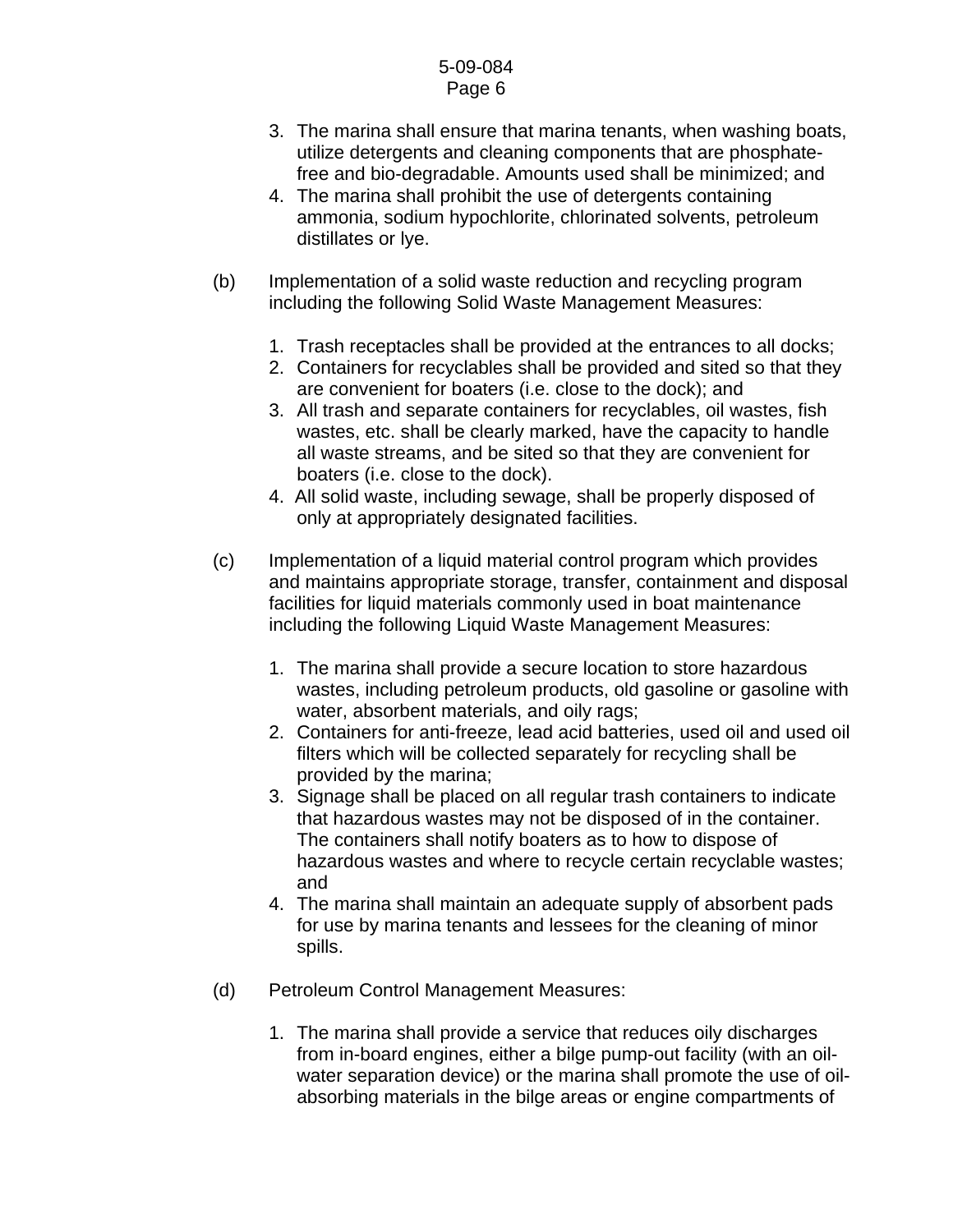all boats with inboard engines. When distributing oil absorbents to boaters, the marina shall provide adequate safety warnings as to the safe use and handling of flammable materials and methods to prevent fouling the bilge pump. Oil absorbent materials should be examined at least once a year and replaced as necessary. The marina shall recycle the materials, if possible, or dispose of them in accordance with hazardous waste disposal regulations. The marina environmental policies shall encourage boaters to regularly inspect and maintain engines, lines and hoses in order to prevent oil and fuel spills. These policies shall encourage boaters to use preventive engine maintenance, oil absorbents, bilge pump-out services, or steam cleaning services as much as possible to clean oily bilge areas. The use of soaps that can be discharged by bilge pumps shall be discouraged.

(e) Public Education Measures:

 In addition to these specific components outlined in Special Condition 8.2.(a) through (d) above, the BMP program shall also include enforcement provisions, including eviction from the marina and notice of possible civil or criminal fines and/or penalties, to assure compliance with this program by all marina tenants. The marina shall provide information about all of the measures in the BMP program through a combination of signage, tenant bill inserts and distribution of the BMP program to new tenants and each year to repeat tenants. The program shall be posted at the dockmaster's office and at all dock entrances, and be included and attached to all slip lease agreements.

# **9. OPERATION, MAINTENANCE, AND REPAIR OF OVER-WATER SEWER LINES**

The applicant shall submit, for the review and approval of the Executive Director, an operation and maintenance plan for over-water sewer lines. The over-water sewer lines include all pipes from sewage pump-out facilities, and any other pipe which leads to a sanitary sewer. The over-water sewer lines shall be visually inspected at least once per month and dye- or pressure-tested at least once every six months. All leaks shall be repaired immediately upon discovery. If the applicant determines that a more stringent procedure is necessary to ensure protection of coastal water quality, then the applicant shall update the operation and maintenance plan.

The permittee shall undertake development and ongoing maintenance and operation in accordance with the approved final plan and other requirements. Any proposed changes to the approved final plan shall be reported to the Executive Director. No changes to the approved final plan shall occur without a Commission amendment to this coastal development permit unless the Executive Director determines that no amendment is required.

# **10. CAULERPA TAXIFOLIA PRE-CONSTRUCTION SURVEY**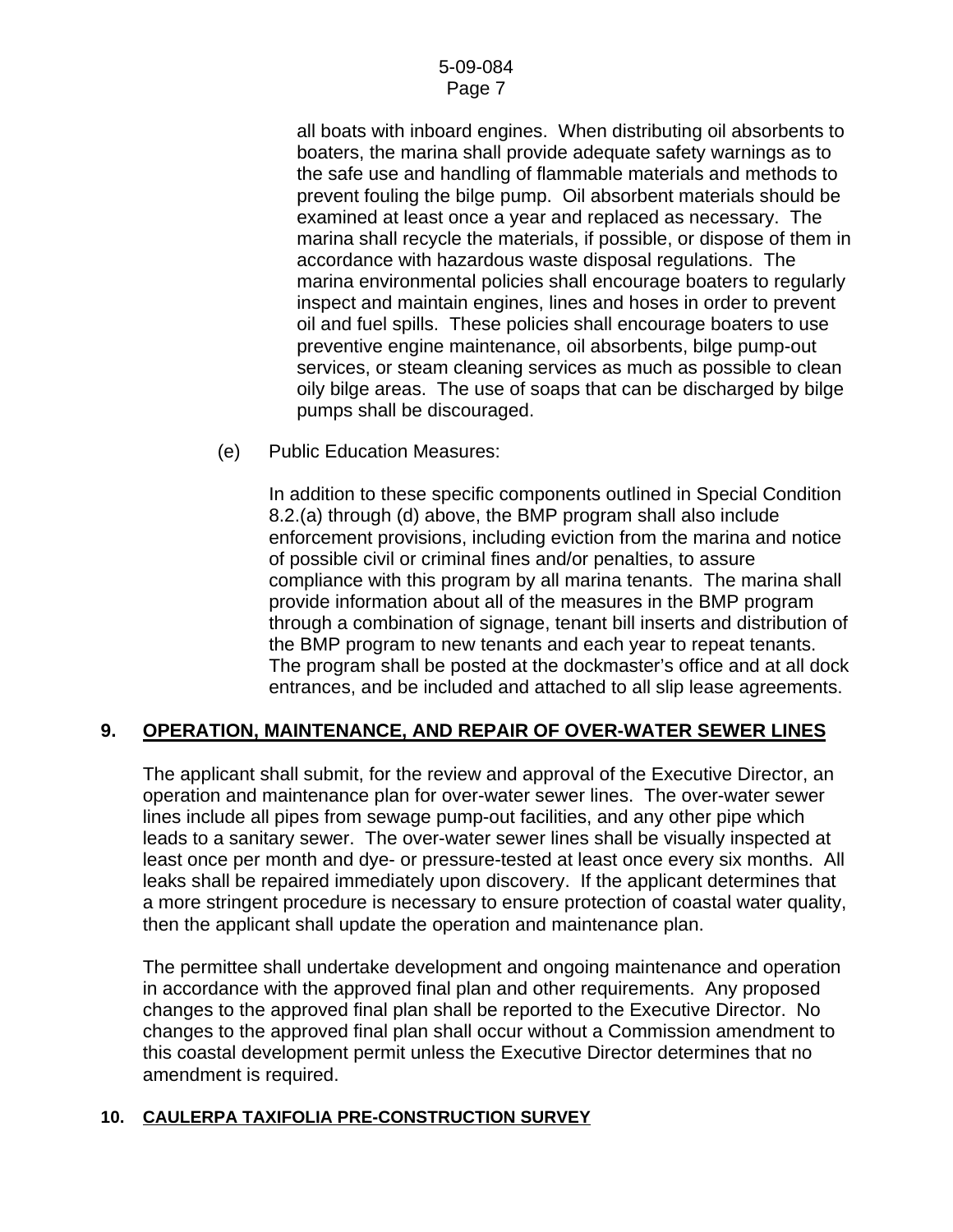A. Not earlier than 90 days nor later than 30 days prior to commencement or recommencement of any development authorized under this coastal development permit (the "project"), the applicant shall undertake a survey of the project area and a buffer area at least 10 meters beyond the project area to determine the presence of the invasive alga *Caulerpa taxifolia*. The survey shall include a visual examination of the substrate.

B. The survey protocol shall be prepared in consultation with the Regional Water Quality Control Board, the California Department of Fish and Game, and the National Marine Fisheries Service.

C. Within five (5) business days of completion of the survey, the applicant shall submit the survey:

- 1. for the review and approval of the Executive Director; and
- 2. to the Surveillance Subcommittee to the Southern California Caulerpa Action Team (SCCAT). The SCCAT Surveillance Subcommittee may be contacted through William Paznokas, California Department of Fish & Game (858/467- 4218) or Robert Hoffman, National Marine Fisheries Service (562/980-4043).

D. If *Caulerpa taxifolia* is found within the project or buffer areas, the applicant shall not proceed with the project until 1) the applicant provides evidence to the Executive Director that all *C. taxifolia* discovered within the project and/or buffer area has been eliminated in a manner that complies with all applicable governmental approval requirements, including but not limited to those of the California Coastal Act, or 2) the applicant has revised the project to avoid any contact with *C. taxifolia*. No revisions to the project shall occur without a Coastal Commission approved amendment to this coastal development permit unless the Executive Director determines that no amendment is legally required.

# **11. ASSUMPTION OF RISK, WAIVER OF LIABILITY, AND INDEMNITY AGREEMENT AND LEASE RESTRICTION APPLICABLE TO APPLICANT-LESSEE**

A. By acceptance of this permit, the applicant/lessee, Holiday-Panay Way Marina, LP, on behalf of (1) itself; (2) its successors and assigns and (3) any other holder of the possessory interest in the development authorized by this permit, acknowledges and agrees (i) that the site may be subject to hazards from waves, storm waves, flooding and erosion; (ii) to assume the risks to the applicant and the property that is the subject of this permit of injury and damage from such hazards in connection with this permitted development; (iii) to unconditionally waive any claim of damage or liability against the Commission, its officers, agents, and employees for injury or damage from such hazards; (iv) to indemnify and hold harmless the Commission, its officers, agents, and employees with respect to the Commission's approval of the project against any and all liability, claims, demands, damages, costs (including costs and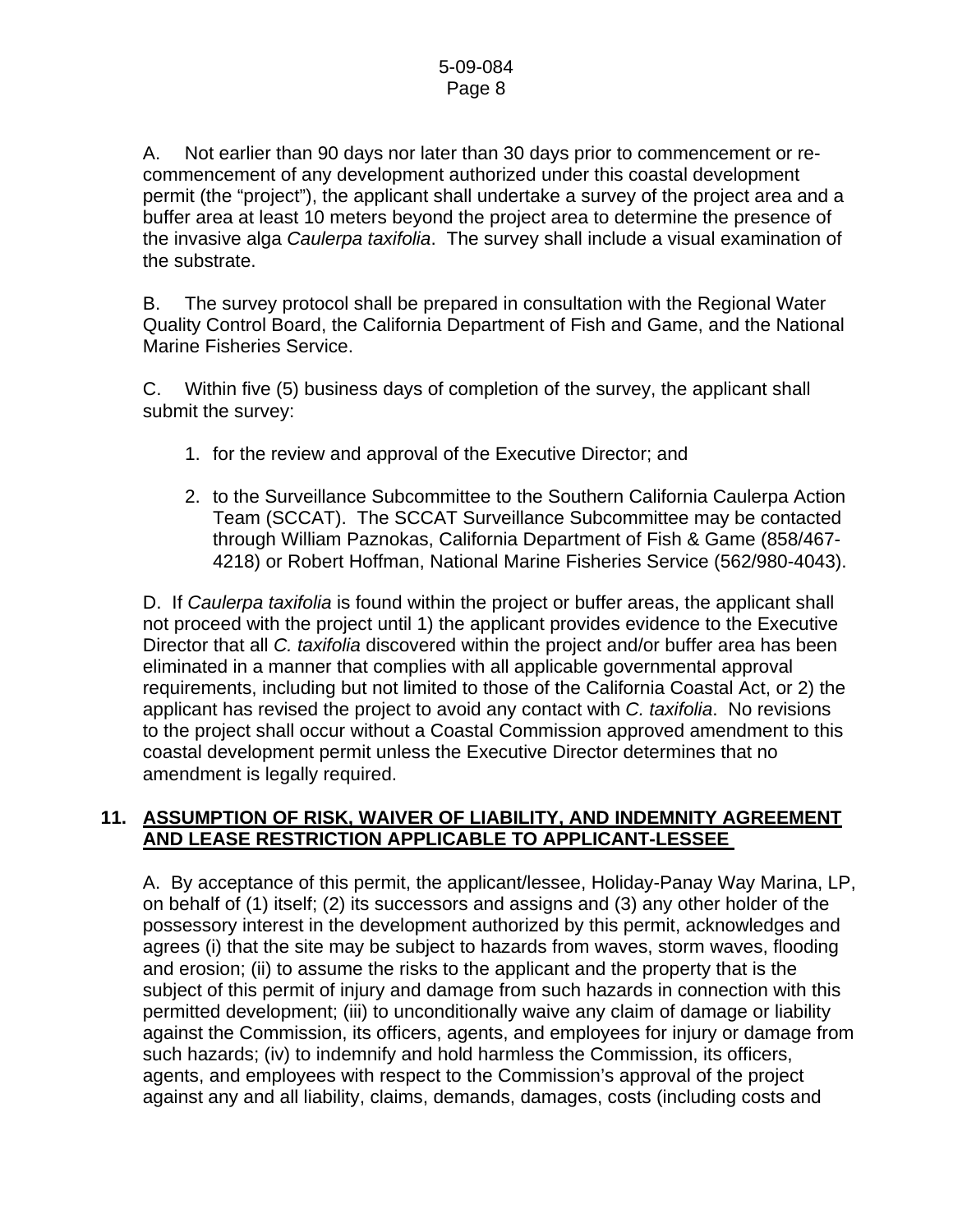fees incurred in defense of such claims), expenses, and amounts paid in settlement arising from any injury or damage due to such hazards; and (v) to include a provision in any subsequent sublease or assignment of the development authorized by this permit requiring the sublessee or assignee to submit a written agreement to the Commission, for the review and approval of the Executive Director, incorporating all of the restrictions identified in (i) through (v).

 B. **PRIOR TO ISSUANCE OF THE COASTAL DEVELOPMENT PERMIT**, the applicant, Panay Way Marina, LP, shall execute and record a lease restriction, in a form and content acceptable to the Executive Director incorporating all of the above terms of this condition. The lease restriction shall include a legal description of the applicant's entire parcel (No. 21). The lease restriction shall run with the land, binding all successors and assigns. This lease restriction shall not be removed or changed without a Commission amendment to this coastal development permit.

# **12. ASSUMPTION OF RISK, WAIVER OF LIABILITY, AND INDEMNITY AGREEMENT APPLICABLE TO APPLICANT-LESSOR**

A. By acceptance of this permit, the applicant-lessor Los Angeles County Department of Beaches and Harbors acknowledges and agrees (i) that the site may be subject to hazards from waves, storm waves, flooding and erosion; (ii) to assume the risks to the applicant-lessor and the property that is the subject of this permit of injury and damage from such hazards in connection with this permitted development; (iii) to unconditionally waive any claim of damage or liability against the Commission, its officers, agents, and employees for injury or damage from such hazards; (iv) to indemnify and hold harmless the Commission, its officers, agents, and employees with respect to the Commission's approval of the project against any and all liability, claims, demands, damages, costs (including costs and fees incurred in defense of such claims), expenses, and amounts paid in settlement arising from any injury or damage due to such hazards; and (v) to include a provision in any subsequent lease of such property requiring the lessee to submit a written agreement to the Commission, for the review and approval of the Executive Director, incorporating all of the terms of subsection A of the prior condition.

B. **PRIOR TO ANY CONVEYANCE OF THE PROPERTY THAT IS THE SUBJECT OF THIS COASTAL DEVELOPMENT PERMIT**, the landowner shall execute and record against the parcel(s) governed by this permit a deed restriction, in a form and content acceptable to the Executive Director: (1) indicating that, pursuant to this permit, the California Coastal Commission has authorized development on the subject property, subject to terms and conditions that restrict the use and enjoyment of that property; and (2) imposing the Special Conditions of this permit as covenants, conditions and restrictions on the use and enjoyment of the Property. The deed restriction shall include a legal description of the entire parcel or parcels governed by this permit. The deed restriction shall also indicate that, in the event of an extinguishment or termination of the deed restriction for any reason, the terms and conditions of this permit shall continue to restrict the use and enjoyment of the subject property so long as either this permit or the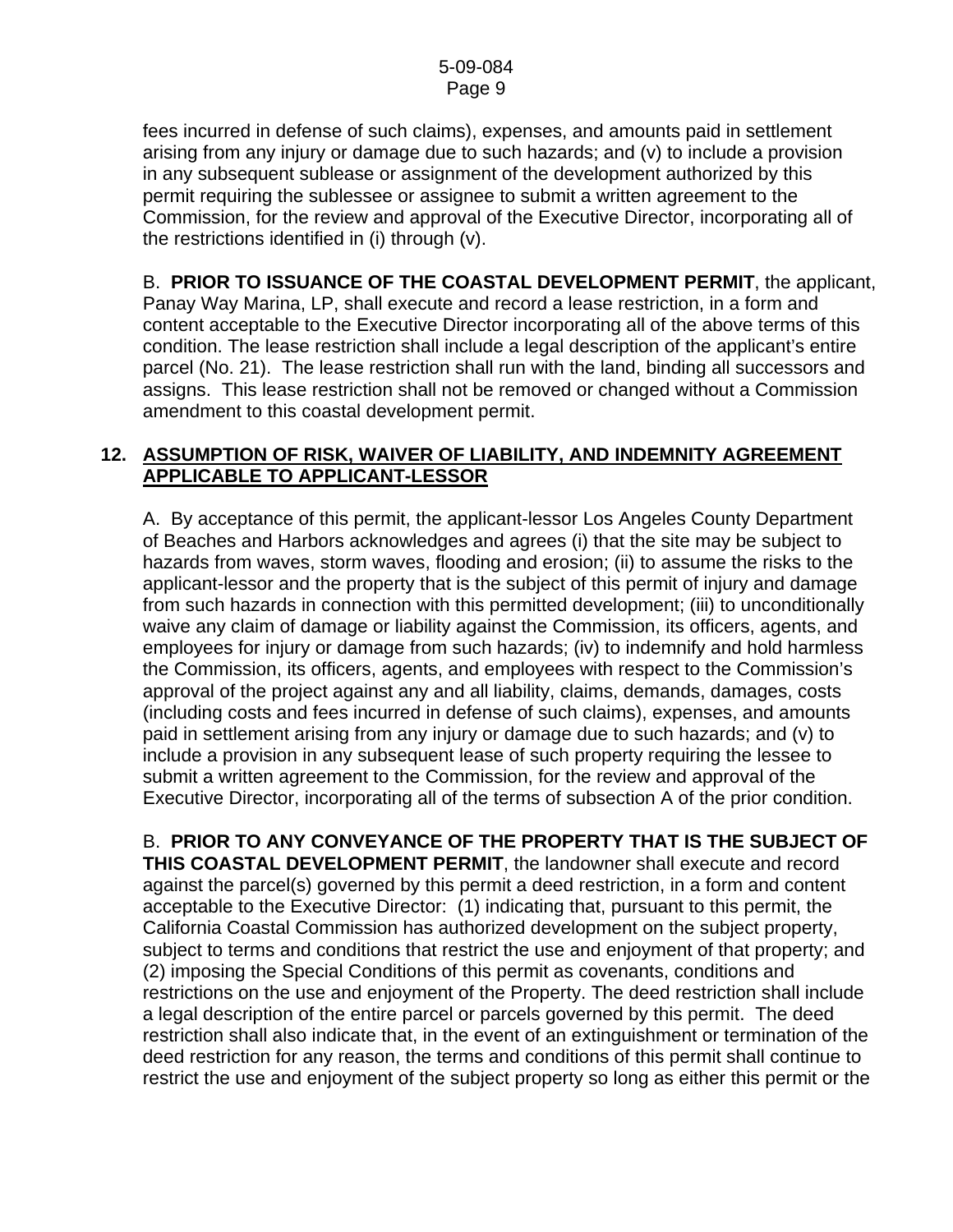# 5-09-084

# Page 10

development it authorizes – or any part, modification, or amendment thereof – remains in existence on or with respect to the subject property.

 C. **PRIOR TO ISSUANCE OF THE COASTAL DEVELOPMENT PERMIT**, the applicant shall submit a written agreement, in a form and content acceptable to the Executive Director, incorporating all of the above terms of this condition.

# **IV. FINDINGS AND DECLARATIONS:**

The Commission hereby finds and declares:

# **A. Project Description and Location**

The applicant proposes to demolish an existing 182 slip marina [Holiday Marina (Parcel 21)] and construct a new 92 slip marina (Exhibit No. 2 and 3). All existing dock floats, ramps, and pilings within the anchorage will be removed and new floats, ramps, and pilings will be constructed in a similar configuration. There will be a loss of 95 slips due to, current California Department of Boating and Waterways slip width criteria, American Disability Act (ADA) access requirements, and the provision of slip sizes to meet market demand. The new anchorage will be a structural wood system with a concrete deck and polyethylene floats. The existing and proposed boat slip lengths are as follows:

| <b>Slip</b><br>Length(ft.) | 18 to 25 | 26 to 35 | 36 to 50 | <b>Total</b> |
|----------------------------|----------|----------|----------|--------------|
| <b>Existing</b>            | 122      | 50       | 10       | 182          |
| <b>Proposed</b>            | 11       | 43       | 38       | 92           |
| Change                     | $-111$   | -7       | $+28$    | $-90$        |

The existing marina includes boat slips arranged in seven docks with seven gangways. The existing marina is comprised of slips in the 20, 25, 30 and 40 foot slip lengths. All of the 20 foot slips (68) are configured as double loaded slips (two vessels per finger). The average slip size will increase from 26.55 feet to 36.40 feet.

The new anchorage will provide five gangways, with one ADA accessible, leading to five docks. The existing parcel coverage by the docks and walkways will decrease from 31,235 square feet to 23,879 square feet. In addition, all 87 existing 14-inch diameter concrete pilings will be replaced and relocated with 79 new concrete pilings 14-inch to 16-inches in diameter.

The project will also include a new pump-out station to serve the reconstructed marina and a docking area for the County's public water shuttle taxi (WaterBus), which provides low cost (\$1.00) water transportation throughout the marina.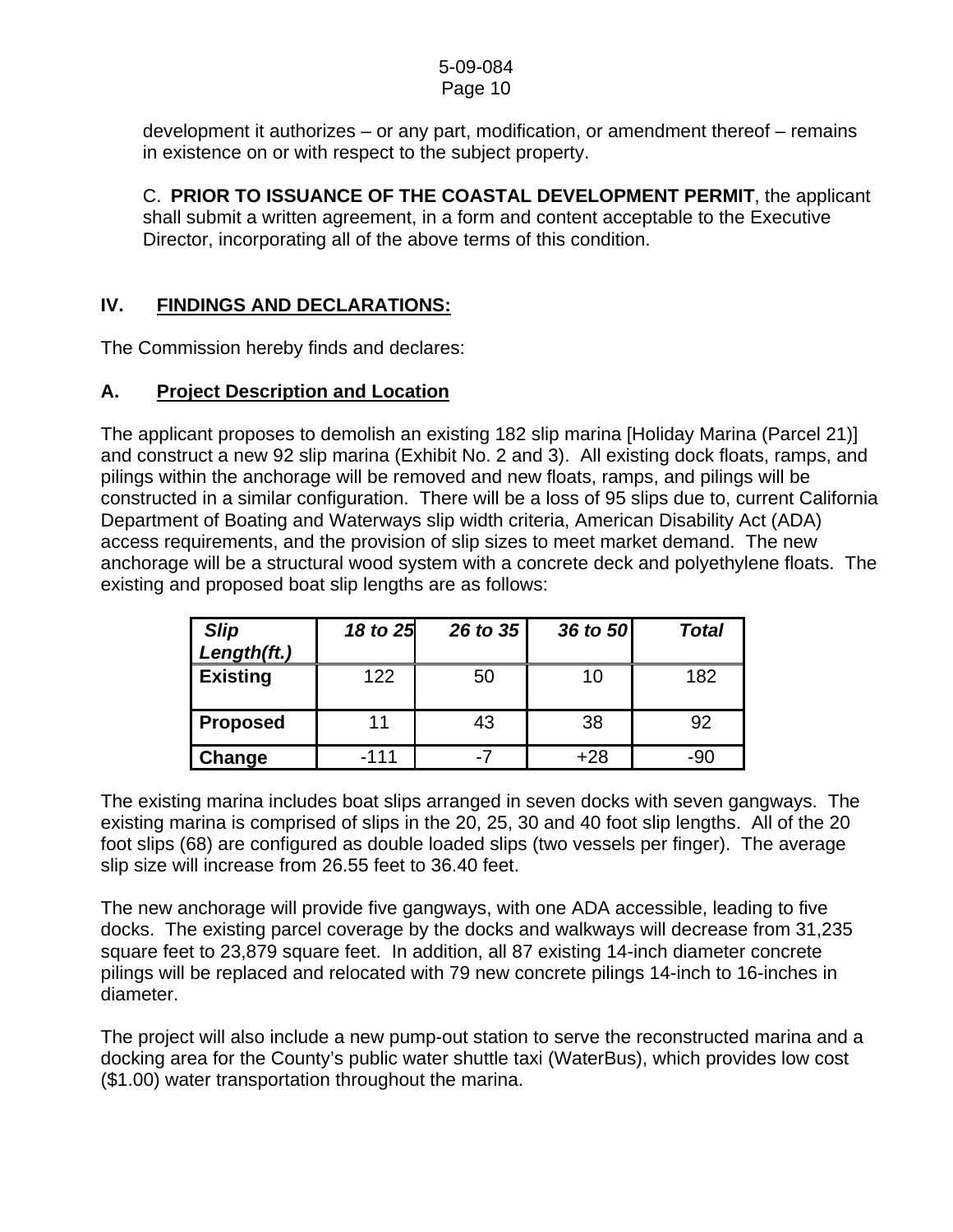Parcel 21 is located along Panay Way in the northwest section of Marina del Rey harbor. The parcel contains approximately 3.22 acres of water area (see Exhibit No. 2 and 3). The water parcel is approximately 200 feet wide and 660 feet long paralleling the interior channel bulkhead. The water parcel is one of the smallest marinas within Marina del Rey.

The co-applicants have also included adjacent Parcels 18 (Dolphin Marina, Ltd.) and 20 (Panay Way Marina, LP.)<sup>[1](#page-10-0)</sup>, which are leased by the applicants, as part of this application, and have agreed that any change to any of the three marinas will be analyzed on a cumulative basis to ensure that the marinas will continue to provide a slip distribution that protects small boaters and continues to provide boating opportunities for all boaters. Dolphin Marina (Parcel 18) is a 424 slip marina with approximately 309 slips, or 72% of the slips, 35 feet and under; and 115 slips, or 27%, ranging from 36 feet to 65 feet. Panay Way Marina (Parcel 20) is a 149 slip marina with approximately 131 slips, or 87% of the total slips, 35 feet and under; and 18 slips, 12% of the total, 36 to 45 feet (see Exhibit No. 5 for slip size distribution).

According to the applicant, Holiday-Panay Way Marina, during construction of the new marina, only portions of the slip anchorages will be out of service at any one time. Construction will be done one dock at a time to minimize boater displacement. Boats using the existing facility and impacted by development will have the opportunity to move to the other available slips within the same marina. Other available relocation options within Marina del Rey include dry dock facilities and other available slips within other anchorages found throughout Marina del Rey.

# **B. Areawide Description**

Marina del Rey covers approximately 807 acres of land and water in the County of Los Angeles. Marina del Rey is located between the coastal communities of Venice and Playa Del Rey. The marina is owned by the County and operated by the Department of Beaches and Harbors.

The existing marina began its development in 1962 when the dredging of the inland basin was completed. The primary use of the marina is recreational boating. The marina currently provides approximately 4,088 boat slips, within approximately 26 separate anchorages. Other boating facilities include transient docks, a public launching ramp, three public pump-out stations, repair yards, charter and rental boats, harbor tours, and sailing instruction schools.

Other recreational facilities within Marina del Rey include: Burton W. Chase Park, Admiralty Park, a public beach and picnic area, bicycle trail, and limited pedestrian access along the marina bulkheads and north jetty promenade. Along with the recreational facilities, the marina is developed with multi-family residential projects, hotels, restaurants, commercial, retail and office development.

<span id="page-10-0"></span>l  $1$  The three marina co-applicants all have common partners. Thus, although the marinas are legally distinct entities, they are closely inter-related.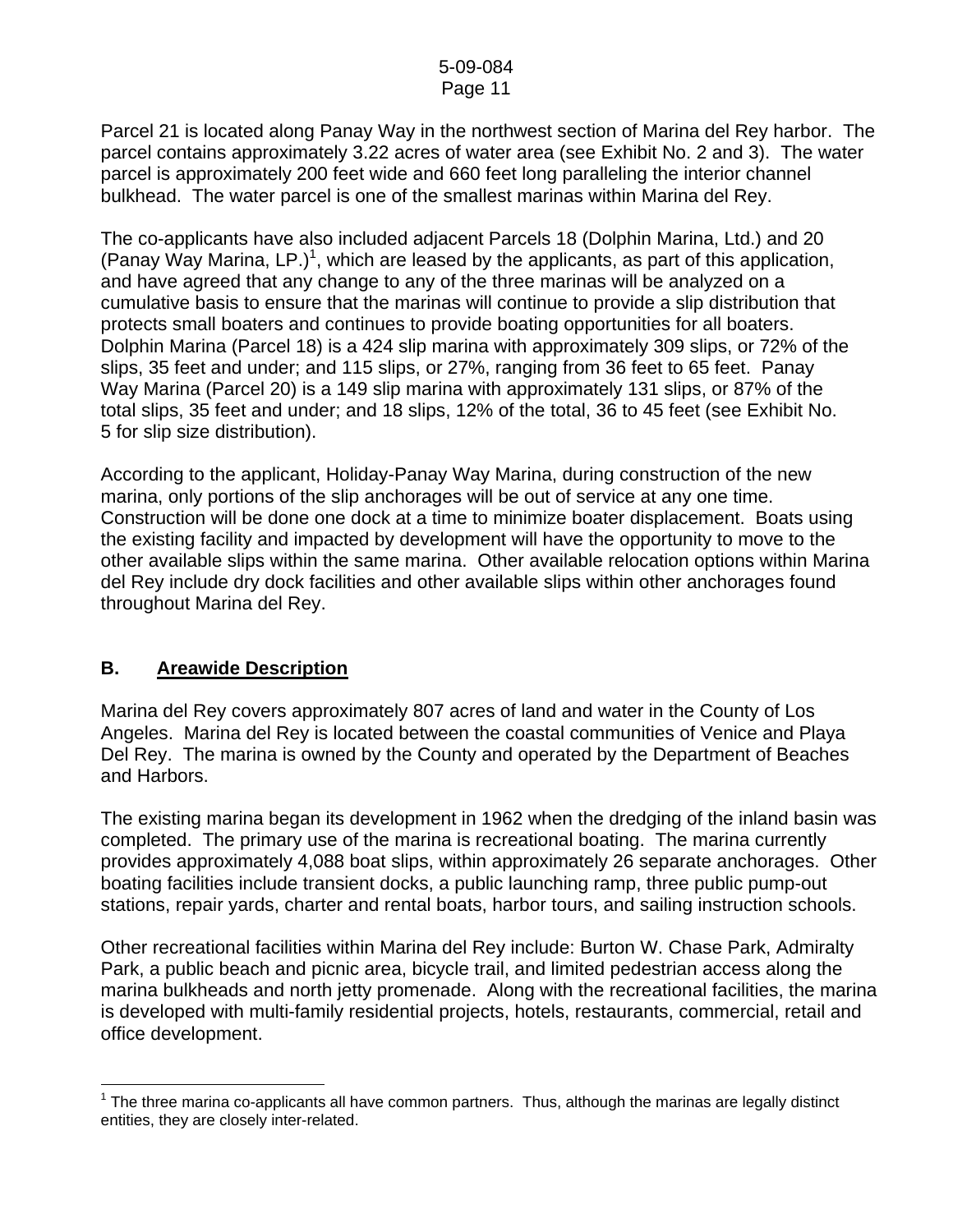Within the marina, most structural improvements have been made by private entrepreneurs, operating under long-term land leases. These leases were awarded by open competitive bids in the early and mid-1960's. The developers were required to construct improvements on unimproved parcels in conformance with authorized uses designated in their leases and pursuant to a master plan for the marina. Most leases will expire after 2020.

Within the existing marina, development has occurred on all but one leasehold parcel. This development is generally referred to as Phase I development. Recycling, intensification, or conversion of these initial uses on leased parcels is referred to as Phase II development.

#### **C. Public Access and Recreation**

Section 30210 of the Coastal Act states:

*In carrying out the requirement of Section 4 of Article X of the California Constitution, maximum access, which shall be conspicuously posted, and recreational opportunities shall be provided for all the people consistent with public safety needs and the need to protect public rights, rights of private property owners, and natural resource areas from overuse.* 

Section 30213 of the Coastal Act states:

 *Lower cost visitor and recreational facilities shall be protected, encouraged, and, where feasible, provided. Developments providing public recreational opportunities are preferred.* 

Section 30224 of the Coastal Act states:

*Increased recreational boating use of coastal waters shall be encouraged, in accordance with this division, by developing dry storage areas, increasing public launching facilities, providing additional berthing space in existing harbors, limiting non-water-dependent land uses that congest access corridors and preclude boating support facilities, providing harbors of refuge, and by providing for new boating facilities in natural harbors, new protected water areas, and in areas dredged from dry land.* 

Section 30234 of the Coastal Act states:

*Facilities serving the commercial fishing and recreational boating industries shall be protected and, where feasible, upgraded. Existing commercial fishing and recreational boating harbor space shall not be reduced unless the demand for those facilities no longer exists or adequate substitute space has been provided. Proposed recreational boating facilities shall, where feasible, be designed and located in such a fashion as not to interfere with the needs of the commercial fishing industry.*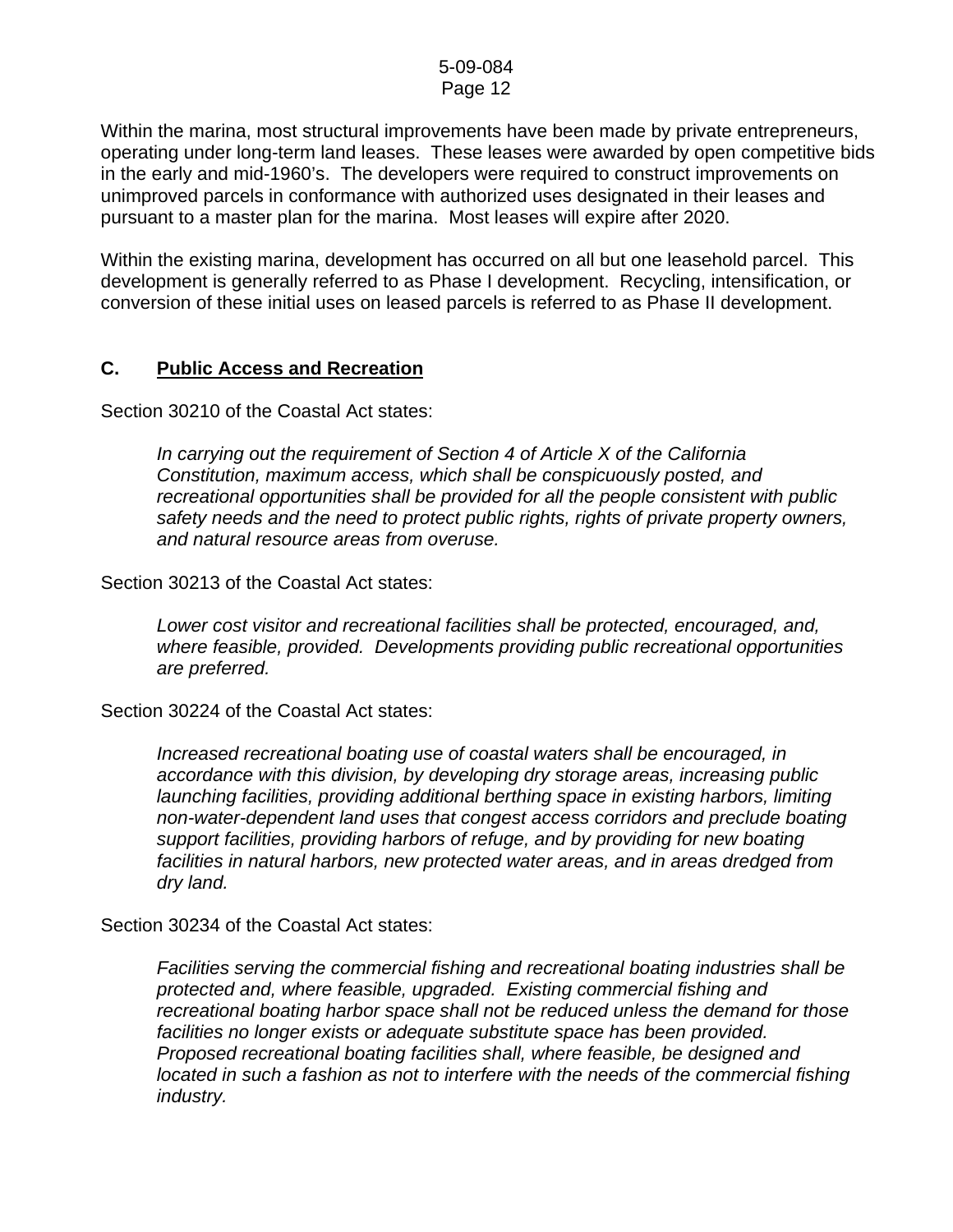The proposed project is located between the nearest public road and the sea as well as within coastal waters. The project is the demolition of a public boating marina and reconstruction of a new marina in a similar configuration but with net reduction of 90 slips and change in the slip size distribution. The marina is a privately operated facility with berthing slips available to the general public on a month-to-month fee basis. Upon completion of the proposed development, the marina slip leases will remain available to the general public. The proposed project does not include any proposed change to the method of leasing.

The slip size distribution in Marina del Rey and other marinas is important in terms of recreational boater access since pricing is based on the size of the slip. Slip rates in Marina del Rey range from an average of approximately \$10.00 to \$16.00 per linear foot of dock. Rates for the proposed renovated anchorage range will be consistent with this range. However, with the proposed reduction of the smaller slips (-118 slips in the 35 foot and under range), small boat owners will be forced to either rent larger slips and pay a higher rental rate, store their boats on land, or compete for the limited number of available small boat slips in the other marinas.

In the recent periodic review for the Marina del Rey Local Coastal Plan, the Commission expressed concern with the loss of slips within Marina del Rey and the protection of the mix of slips. The Commission found that:

*…to continue to protect the public demand for boating and lower cost recreational facilities, consistent with the Coastal Act, the County should ensure that the LCP policies and objectives protect an adequate mix of slip sizes to continue to meet the demand for all boat size categories of boat owners. Furthermore, the marina should be protected from any further reduction in total slips to maximize boating recreational opportunities; and in order to protect the small boater's continued use and access to wet slips throughout the marina, slips 35 feet and under should be protected from further slip reduction.* 

The existing slip configuration within Parcel 21 contains a total of 182 slips. Of this total, 172 slips, or 94%, are 35 foot or less. The proposed slip count will be reduced to 92 slips, and slips 35 foot and under will decrease to 54 slips, or 59% of the proposed total slips. Slips 36 feet and over will increase from 10 existing slips to 38 slips, or 41% of the proposed total slips.

According to the applicant, the proposed modification of slip size distribution is due to several factors. The existing marina was constructed over 30 years ago and new, or reconstruction of new marinas, are required to comply with the current Layout and Design Guidelines of the California Department of Boating and Waterways. Incorporation of the current design requirements, requiring wider slip or berth sizes will result in fewer slips being redeveloped in any given water space. Slip size distribution will also require more water space within marina basins to be used for floating walkways, finger floats, and greater fairway widths (interior channels between docks). Furthermore, marinas have been increasing berth sizes to accommodate the wider power boat widths in order to provide the greatest flexibility for berthing of recreational boats (sailboats and power boats) and double loaded slips, which are frequently found in older marinas, are being eliminated due to the wider and longer vessel designs that are common today. Another factor is the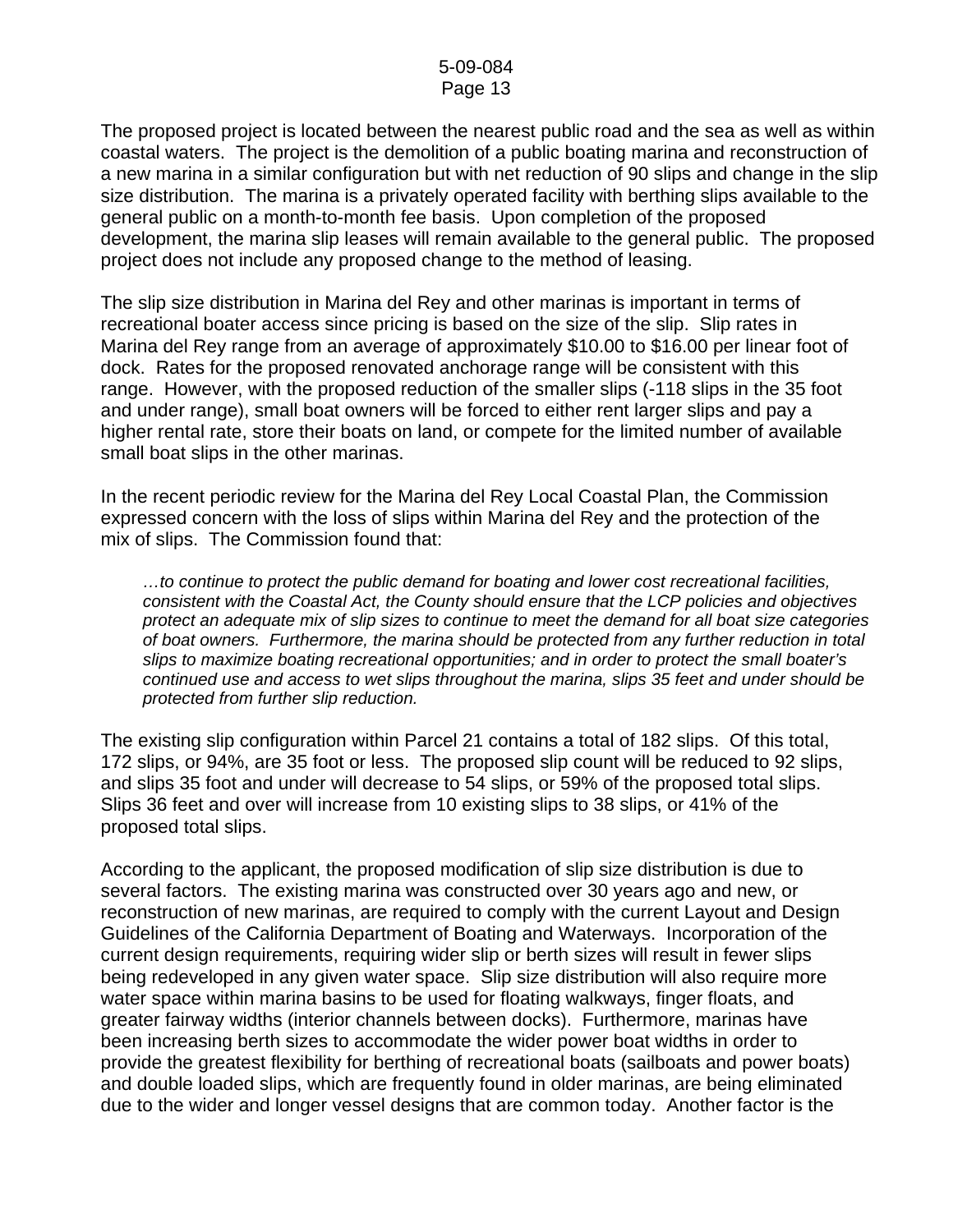design requirements imposed under the Americans with Disabilities Act (ADA), which requires wider fingers, docks, and longer access ramps. Furthermore, installation of ondock boating facilities, such as the proposed pump-out facility, which was not previously provided within this marina, requires additional space, further reducing the number of slips. Therefore, under the redesigned marina, the number of slips, or berths, is being reduced from 182 to 92, a reduction of 90 slips. However, although the above mentioned factors influence the slip size distribution to a certain degree, the main reason is market demand. Marketing studies have shown that the greatest demand is in the mid and larger boat sizes (36 feet and over), and to meet this demand, marinas are reducing the number of smaller slips and increasing the mid and larger range slips.

Boat ownership and boat recreation is based on a number of factors, including economics and population growth. As the economy grows, more and more people have greater disposable income which can be used to purchase boats and to pay for the anchorage fees. Furthermore, as southern California's population continues to increase, boat sales could also increase and increase the demand for anchorages in all slip lengths. Therefore, it is important to ensure that anchorages continue to provide a mix of slip lengths to provide a full range of boating opportunities for all boaters.

Marina del Rey currently provides approximately a total of 4,088 boat slips. The slips range in size from approximately 18 feet to over 51 feet in length, with the following slip  $distri$ bution<sup>[2](#page-13-0)</sup>:

\n
$$
18-25 \, \text{ft.} = 1,231
$$
\n

\n\n $26-35 \, \text{ft.} = 2,074$ \n

\n\n $36-50 \, \text{ft.} = 1,146$ \n

\n\n $>51 \quad \text{ft.} = 280$ \n

Currently, of the approximately 4,731 boat slips provided within Marina del Rey, approximately 69% of the slips are 35 feet or under. The applicant has indicated that the demand for the smaller slips has been declining locally and regionally and the slip distribution was based on demand and was selected after various meetings with the County, marina tenants and local boat owners.

According to studies (Marina Del Rey—Boat Slip Sizing and Pricing Study, April 20, 2001, and 2004 update, prepared by Williams-Kuebelbeck & Associates, Inc.; California Boating Facilities Needs Assessment report, dated October 15, 2002, and Marina del Rey Slip sizing Study Marina Del Rey, California, prepared by Noble Consultants, Inc, March 11, 2009), vacancies are generally higher for boat slips under 36 feet than for boats slips 36 feet and longer**.** For Marina del Rey, the County's Beaches and Harbors reports that the overall average vacancy for 2008 was approximately 4% (see Exhibit No. 9). The report indicates that the vacancy rate for slips less than 36 feet was approximately 3.7% while the vacancy rate for boats 36 feet and longer was less than 1%.

<span id="page-13-0"></span>l  $2$  Marina Del Rey Slip Pricing and Vacancy Study, Prepared for Los Angeles County Department of Beaches and harbors, March 2009.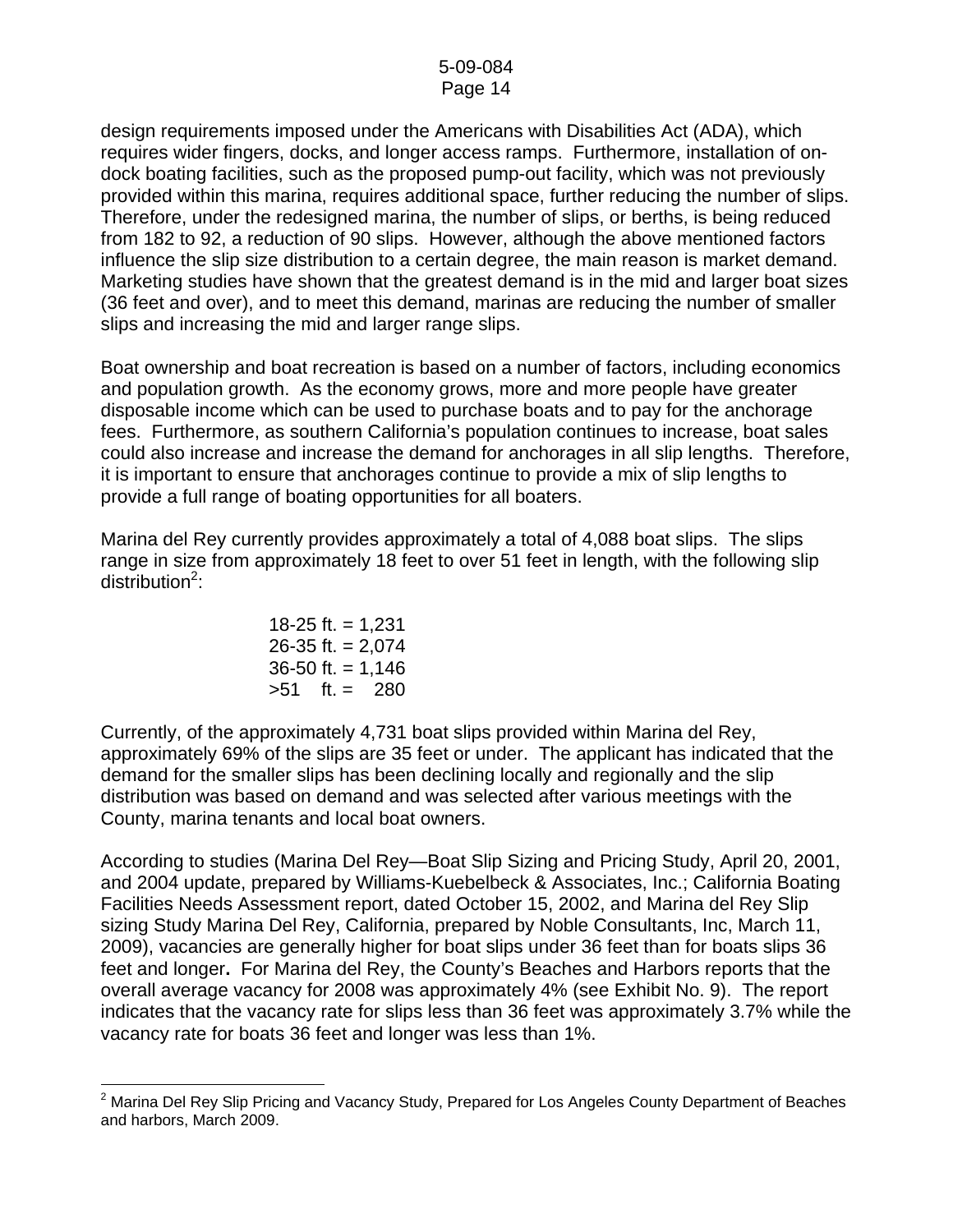Regionally, since the early 1990's, marinas have been renovating their aging marinas and reconfiguring their slip size distribution to favor larger boats—boats 36 feet and larger. In the early 1990's, Ventura Isle Marina, in the City of Ventura, reduced their total number of slips from 597 slips to 467, and reduced the slips 25 foot and under from 26% to 9% of the total. The average slip size increased from 31.9 to 38.2 feet (Coastal Development Permit No. 4-91-55).

Cabrillo Harbor, in the San Pedro area of the City of Los Angeles, provides two marinas: Cabrillo Marina and Cabrillo Way Marina. Under a Port of Los Angeles coastal permit, Cabrillo Way Marina was recently reconfigured reducing the number of slips from 625 to 614. Slips that were 25 feet and under, and originally constituted 18% of the total, were eliminated. Cabrillo Marina provides no slips 25 feet or under. The average slip size increased from approximately 34.5 to 42 feet.

In 1999, Sunset Harbor Marina (i.e. Sunset Aquatic Park) in Seal Beach, reduced the total number of slips from 255 to 240. Slips that were 25 feet and under, which constituted approximately 30% (78) of the total, was reduced to 16% (40) of the total. Slips 35 feet and larger were increased with the overall slip length increasing from 30.5 to 32.8 feet (Coastal Development Permit No. 5-99-244).

Although the trend for new and redeveloped marinas is for larger boats slips, and despite the higher vacancies in the small slip range, surveys indicate that in Marina del Rey, there continues to be a demand for the smaller slips. As the trend for larger boats continues and marinas convert their small boat slips to larger slips anchorage opportunities for the small boat owner will continue to be reduced; however, an adequate mix of boat sizes, along with alternative storage alternatives, such as dry storage, should be available to provide the greatest boating opportunities for the boating public. In recognizing the need to provide an adequate mix of boat slips throughout Marina del Rey, the County is developing marina design guidelines for all marinas within Marina del Rey to support the Department of Beaches and Harbors in the review and approval process. The County has indicated that they are considering maintaining a minimum combined percentage of 50% of slips for slips 35 feet and under for the entire MDR.

The proposed project will have a total reduction of 90 slips and will reduce Marina del Rey's total slips that are 35 foot or less by 118 slips, a reduction of approximately 3.6% over the total slips 35 foot or less within Marina del Rey. Based on the most recent (January -March 2009) vacancy rates for Marina dey Rey, there are approximately, on average, 332 available slips in the 35 foot and under range and only 40 slips on average for slips 36 foot and over. Therefore, there is currently more than an adequate number of vacant slips available in the less than 35 foot length range to offset the loss of small slips as proposed in this project.

While it is difficult to contend that recreational boating is in fact a lower cost recreational activity, in general, smaller boats are less expensive, and therefore available to a larger segment of the population than are larger boats. The Commission has heard testimony in past Commission permit hearings contending that reduction in the availability of slips that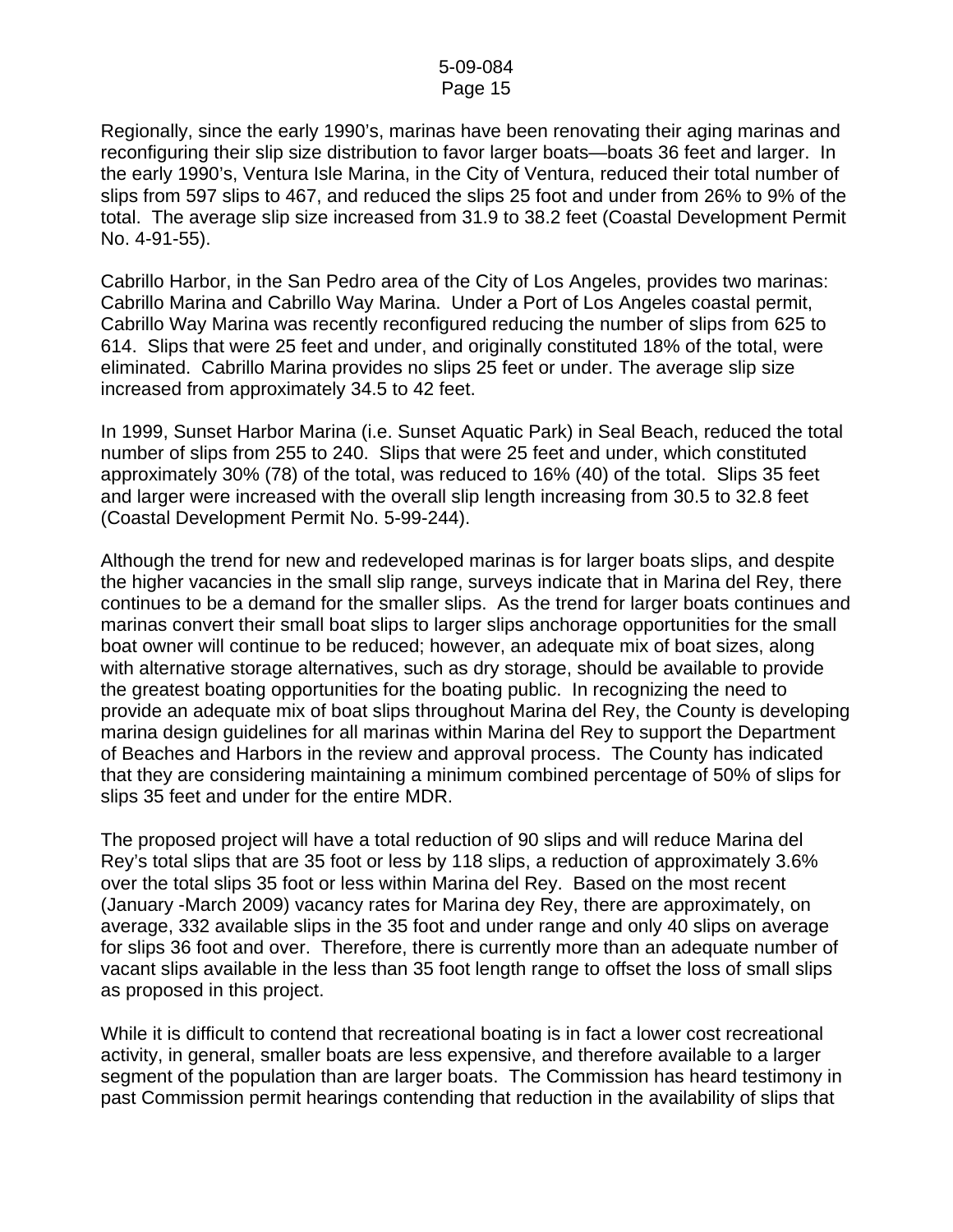accommodate smaller boats reduces this option for those who want to own boats and use the docks, but can not afford a larger boat or larger slip and its associated fees. Moreover, if the trend continues as noted above, small boat owners will not be able to find slips of a size that is appropriate for their boats. Cumulatively, this reduction would not be consistent with Coastal Act provisions that encourage lower cost facilities and support recreational boating opportunities. However, coastal recreational activities, such as boating, should be available to all economic sectors, including the small boat or personal water craft owner to the large boat and yacht owner. As indicated above, there are currently a surplus of slips 35 feet and under serving the small boat owner and a shortage of the larger slips. The proposed dock reconfigure will provide a slip mix that will help meet the larger boat demand while continuing to provide a supply of smaller slips.

Although the proposed project will reduce the total number of slips within the Marina and within the 35 feet and under category, with new boating and dock design standards, and the trend for larger boat designs, it is difficult to maintain the same number of slips, especially in the smaller marinas, such as Holiday Marina, and provide a marina that meets the market demand and is economically viable. Considering the applicant's other marinas, the applicant, through recent renovations, has provided a large percentage of slips 35 feet and under and the County is working towards and continuing to protect the mix of boat slips, including slips 35 feet and under, and will continue to provide alternatives to wet slip storage, including dry storage throughout the marina, and boat launch facilities. The County is also planning a dry stack storage facility to provide small boat owners additional storage opportunities.

As stated above, the applicant Holiday-Panay Way Marina (Parcel 21) is closely associated with the co-applicant lessees of two adjacent marinas: Panay Way Marina and Dolphin Marina. Panay Way Marina (Parcel 20) is a 149 slip marina with approximately 131 slips, or 87% of the total slips, 35 feet and under; and 18 slips, 12% of the total, 36 to 45 feet. In 2002, the Commission approved a coastal development permit for the demolition and renovation of the entire marina (CDP No. 5-02-303). For the renovation, the Panay Way Marina chose to basically keep the existing slip mix and continue to provide a higher mix of small slips. Dolphin Marina (Parcel 18) is a 424 slip marina with approximately 309 slips or 72% of the slips, 35 feet and under; and 115 slips, or 27%, ranging from 36 feet to 65 feet (CDP No. 5-96-276, 5-97-060).

Together the three marinas leased by the co-applicants currently provide a total 756 slips with approximately 75% of the slips in the 35 feet and under range. With the proposed renovation of Holiday Marina, the total number of slips will be reduced to 666 slips, with 63% in the 35 feet and under range. With the recent renovations to the other two marinas and the proposed renovation of Holiday-Panay Way Marina, the three marinas maintain a large percentage of small slips and will provide 20% of the entire Marina del Rey supply of small slips. The percentage of small slips provided by the three marinas together, is fairly consistent with the current Marina del Rey wide percentage of 69%.

Because of past renovations and maintaining of the smaller size slips within the adjacent marinas (Dolphin Marina and Panay Way Marina) leased and operated by the co-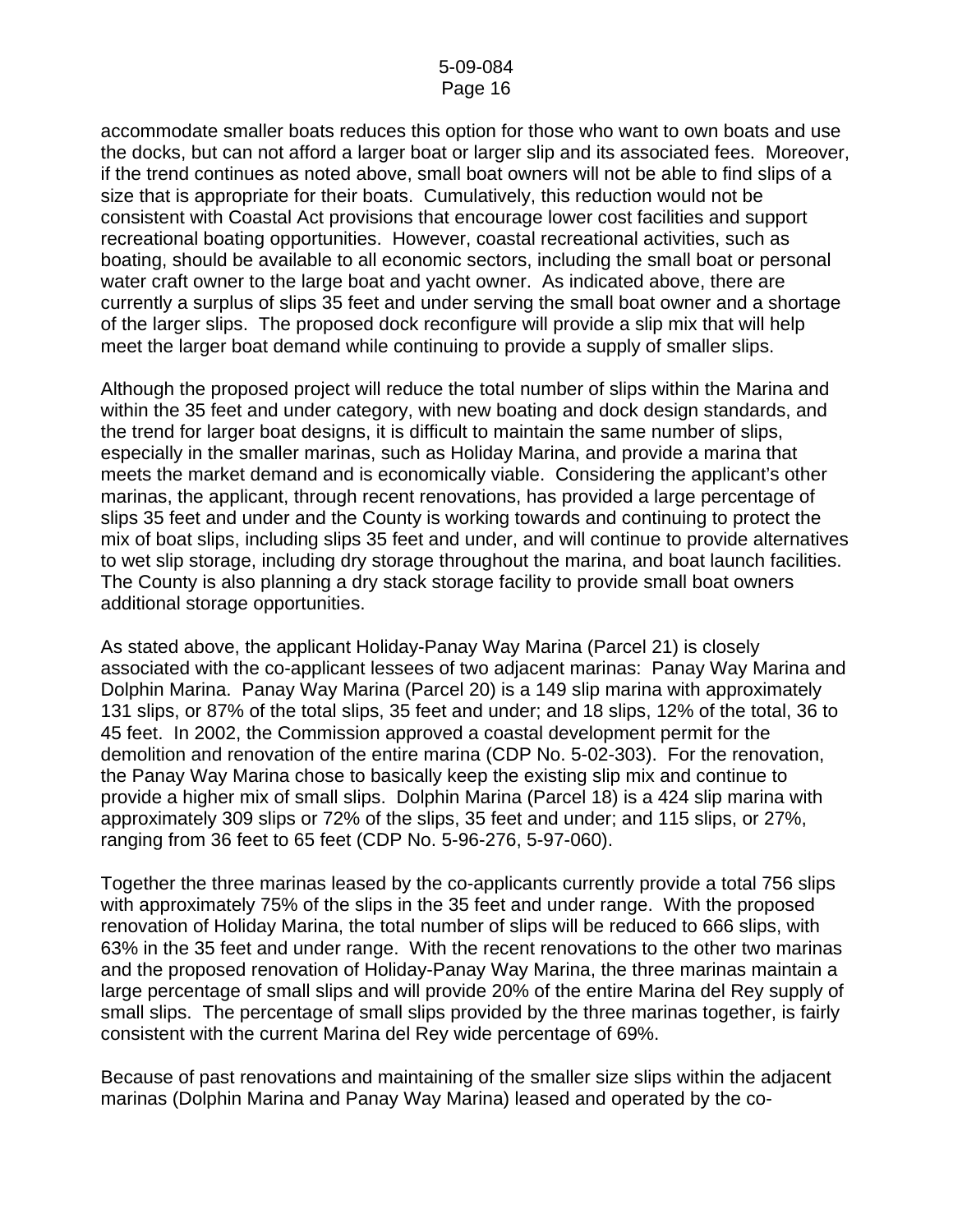applicants, the co-applicants have agreed to combine, for planning purposes, the two other marinas together with this marina so that in the future, any change in slip sizes for any one of the marinas, will be reviewed cumulatively with all three marinas to ensure that there will continue to be an adequate mix of boat slip sizes within all three marinas. Furthermore, as part of this permit application, the applicant, Holiday-Panay Way Marina, is also proposing to participate in an in-lieu fee program that will help improve boating and lower cost water recreational opportunities within and surrounding the marina. The applicant has proposed to annually contribute to the County, or a County approved non-profit foundation, an amount equal to the annual rent chargeable for one 30 foot boat slip, and said funds will be used for scholarships for youths to participate in boating programs, such as the County's Water Awareness, Training, Education and Recreation (W.A.T.E.R) Youth Programs, for purchase of sail training vessels, funding for transportation to bring youths to the harbor and for other similar programs to enhance access for lower income persons to the coast.

The upgrading of the marina with new docks, providing a new pump out-station, and providing a dock area for the County's public water taxi will enhance the anchorage and improve and encourage recreational boating in the Marina del Rey harbor as a whole. Section 30224 of the Coastal Act encourages increased recreational boating use of coastal waters, and Section 30213 of the Coastal Act encourages developments with lower cost visitor and recreational facilities providing public recreational opportunities. The proposed improvements to the existing marina will result in an increase in the slip rental fees and a reduction in the number of lower cost boat slips. However, based on the demand and the provision of small slips within the applicants' adjacent marinas, and the provision of an inlieu fee to increase boating opportunities the proposed project is consistent with Sections 30224 and 30213 of the Coastal Act. To ensure that all three parcels will be considered as one in future dock renovation/reconfiguration, to ensure that there is an adequate mix of boat slips, Special Condition No. 1 places the applicant on notice that all three parcels (18, 20, and 21) will be considered as one for any future renovation/reconfigurations. Furthermore, the applicants' proposed in-lieu fee has been included as Special Condition No. 2 to ensure the applicant's participation in an in-lieu fee program to increase boating opportunities in the marina continues for the life of the project. The Commission therefore finds that only as conditioned will the proposed development be consistent with Sections 30210, 30213, 30224 and 30234 of the Coastal Act.

# **D. Marine Resources**

Section 30230 of the Coastal Act states:

*Marine resources shall be maintained, enhanced, and where feasible, restored. Special protection shall be given to areas and species of special biological or economic significance. Uses of the marine environment shall be carried out in a manner that will sustain the biological productivity of coastal waters and that will maintain healthy populations of all species of marine organisms adequate for long-term commercial, recreational, scientific, and educational purposes.*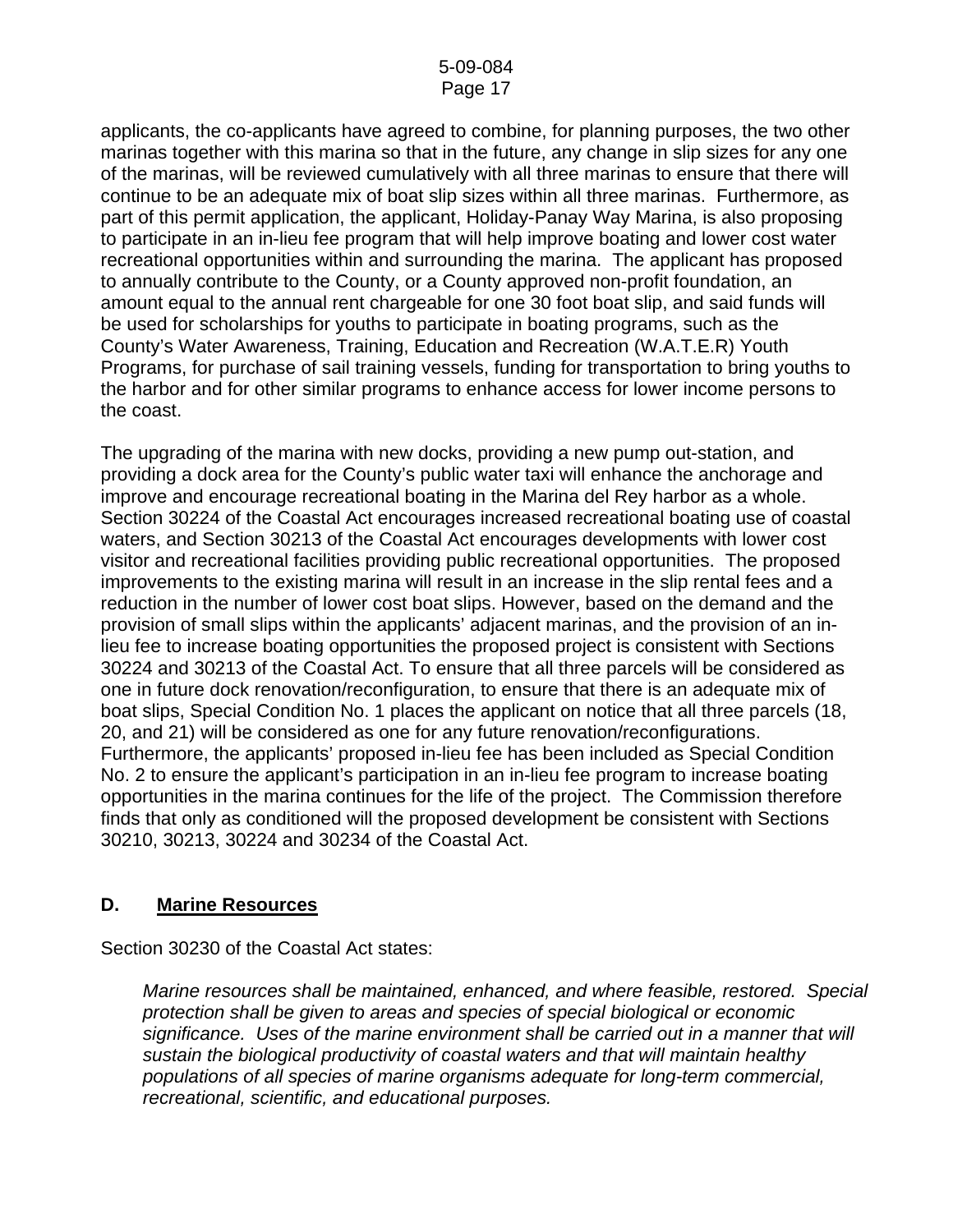Section 30231 of the Coastal Act states:

*The biological productivity and the quality of coastal waters, streams, wetlands, estuaries, and lakes appropriate to maintain optimum populations of marine organisms and for the protection of human health shall be maintained and, where feasible, restored through, among other means, minimizing adverse effects of waste water discharges and entrainment, controlling runoff, preventing depletion of ground water supplies and substantial interference with surface water flow, encouraging waste water reclamation, maintaining natural vegetation buffer areas that protect riparian habitats, and minimizing alteration of natural streams.* 

Section 30240(b) of the Coastal Act states:

*Development in areas adjacent to environmentally sensitive habitat areas and parks and recreation areas shall be sited and designed to prevent impacts which would significantly degrade those areas, and shall be compatible with the continuance of those habitat and recreation areas.* 

The Commission has reviewed numerous reports concerning the impacts of chemical pollution and siltation on marine organisms and on coastal recreation in coastal wates including public marinas. In addition, given the location of the proposed work within a marina supporting both sensitive species and recreational activities there are concerns about how the work may be performed. In response to these concerns the Commission has imposed in past permit actions conditions on development to prevent siltation, spills and pollution as a result of development.

# 1. Water Quality and Construction Impacts

The proposed project is for the demolition of an existing marina and construction of a new marina located in coastal waters. Due to the proposed project's location on the water, the proposed work may have adverse impacts upon water quality and the marine environment.

The proposed project was submitted to the U.S. Army Corps of Engineers for their review and approval. In the Corps review, the Corps determined that water quality would not be affected by the proposed project if the applicant implements proposed best management practices to minimize the dispersal of silt, debris, and chemicals. The best management practices include the use of turbidity screens/siltation curtains to isolate work area during pile removal and installation, floating booms to contain debris or spills, recovery of any non-buoyant debris by divers as soon as possible after loss. The Commission finds that since construction of the proposed project requires the use of best management practices to minimize impacts upon water quality, the Commission imposes Special Condition No. 8 requiring the applicant to utilize best management practices including those described above. In addition, the improper storage of construction equipment and materials during construction can contribute to water quality impacts; therefore, the Commission finds it necessary to identify the following other construction related restrictions: all construction materials and equipment shall be stored landward of the bulkhead, on impervious surfaces only; all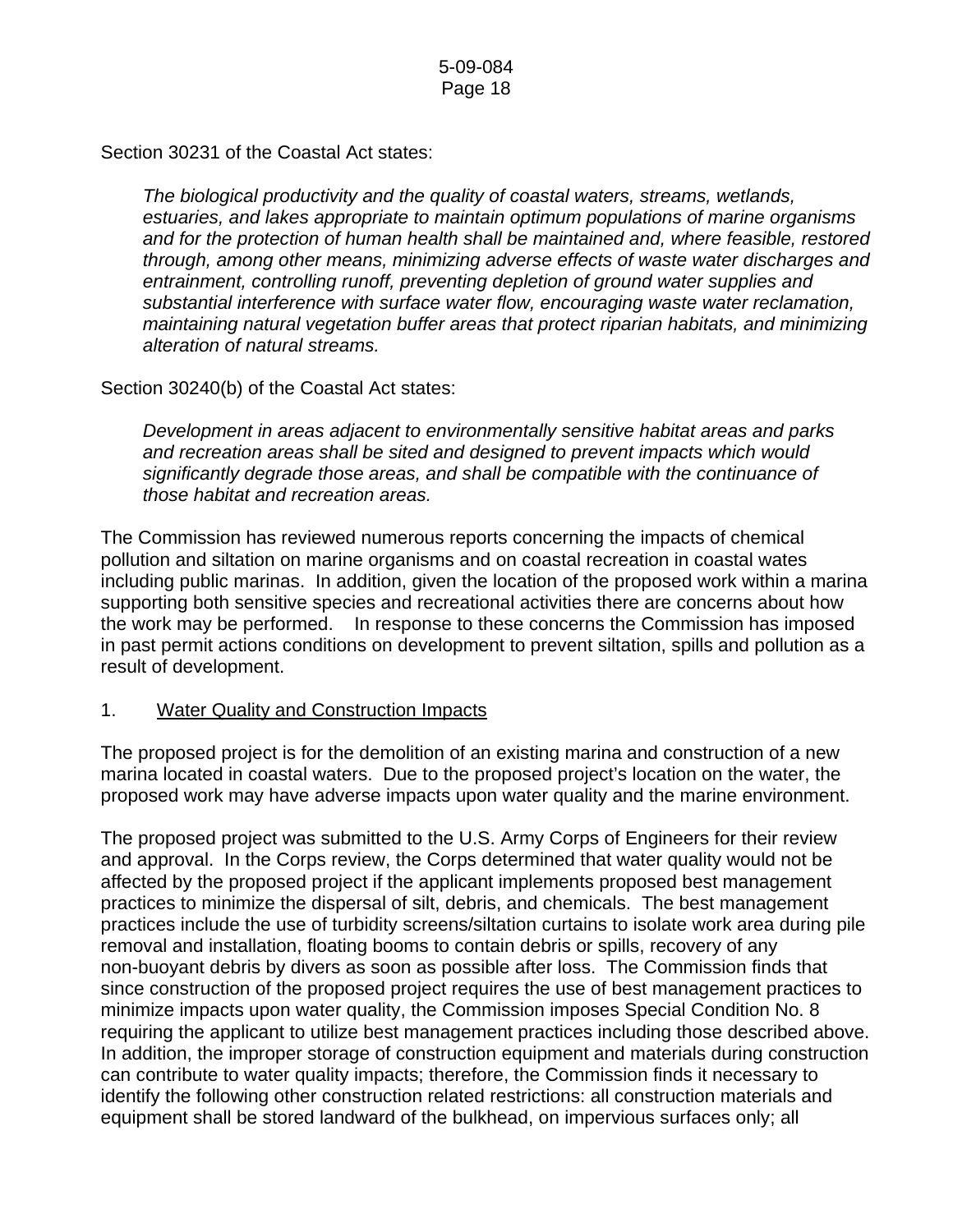construction materials or waste shall be stored in a manner which prevents their movement via runoff, or any other means, into coastal waters; and that any and all construction equipment, materials and debris are removed from upland areas at the conclusion of construction. In addition, demolition of existing structures will generate debris that will need to be disposed of off-site. Since the applicant has not identified a disposal site and in order to prevent impacts to coastal waters that could occur if such debris were not properly disposed, the Commission imposes a special condition which requires that all demolition debris be disposed of at a legal site approved by the Executive Director. Choice of a site within the coastal zone shall require an amendment to this permit or a new coastal development permit.

The proposed project will maintain the present use and is not expected to create additional adverse impacts on marine resources. However, the Commission finds it necessary to identify the permittee's responsibilities regarding construction and the utilization of best management practices and has conditioned the project accordingly. Therefore, only as conditioned does the Commission find that the proposed project conforms with Sections 30230 and 30231 of the Coastal Act.

#### 2. Sensitive Species Impacts

According to EIR's that have been done for various projects in the Marina area, there are no special status benthic invertebrate, fish, insects, reptiles or mammals occurring in the marine portions of the project site. However, special status birds were observed or are expected to utilize open water habitat present in the marina and on the project site. Such birds include the California Brown Pelican, Peregrine falcon, Great blue heron, and the California Least Tern.

According to a report (*Marina Del Rey Heronry,* by Jeffrey B. Froke, Ph.D., May 2006), in 2004-2005, there were approximately 27 trees (eucalyptus) located within four geographically grouped areas in the Marina used by Black-crowned Night Herons for nesting. The closest nesting site is over 1,200 feet away from Parcel 21, along Via Marina and in proximity to Parcel 9u that contains wetlands. There are no known heron or egret nesting or roosting sites within the immediate vicinity of the project site. However, the California least tern (Sterna antillarum brownii) nests at nearby Venice Beach and have been observed to use all portions of the Marina del Rey harbor for foraging. Least terns feed on small fish directly under the water surface in coastal waters. Construction activity, such as pile driving, may cause turbidity in the water which would affect foraging species ability to see food normally visible in the water. In addition, pile driving would generate noise in the water column that would disturb fish and other species normally present upon which foraging least terns would normally feed.

The Department of Fish and Game has reviewed the proposed project and determined that the proposed activity would not have a significant adverse effect on existing marine resources and habitats, provided no open water activities that have the potential to create water turbidity or excessive noise and vibration (e.g. pile driving) occur during the tern season and the use of silt curtains are implemented. The Department of Fish and Game and U.S. Army Corps of Engineers, in their preliminary review, concurs with the applicant's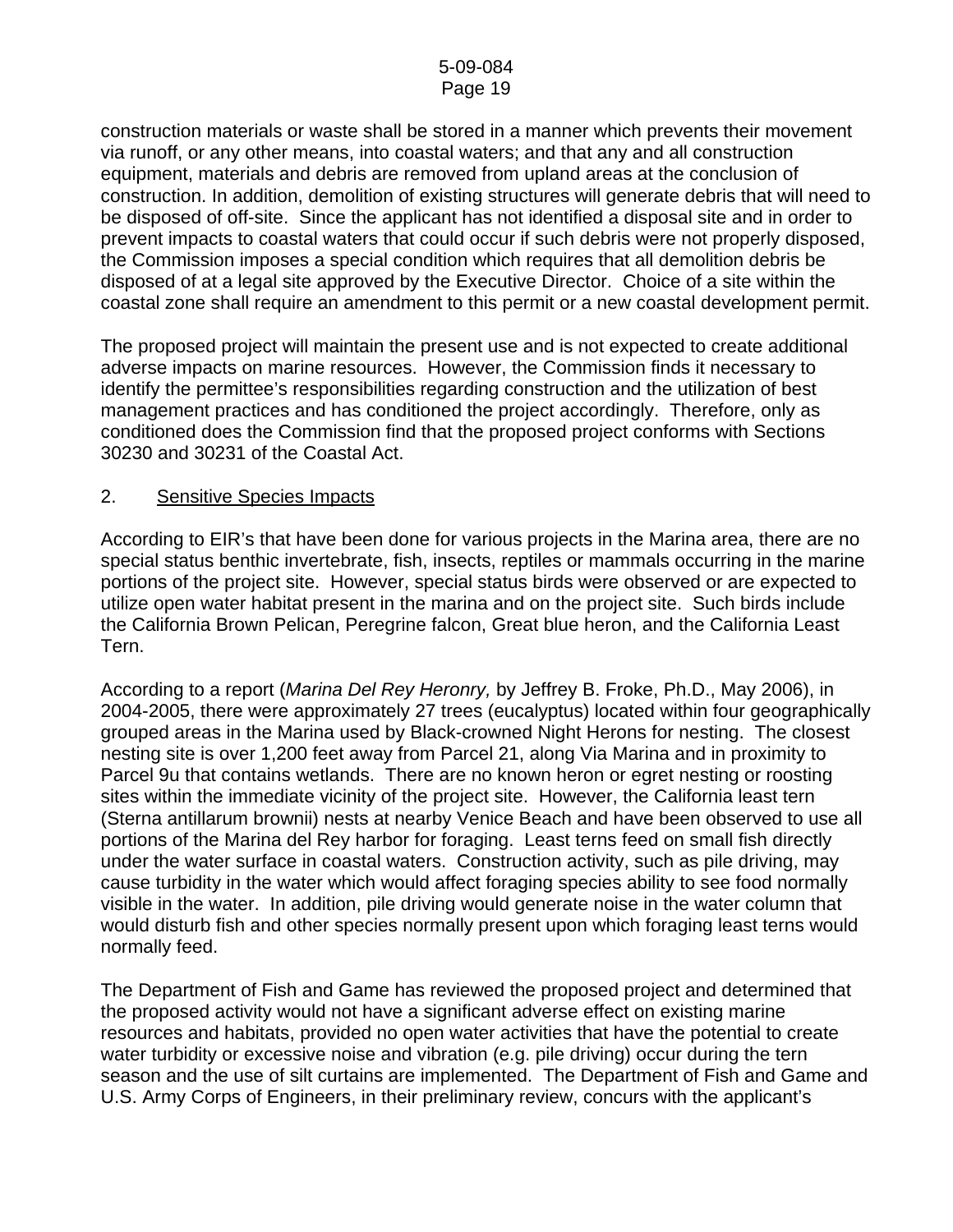construction activity restriction between April 1 through September 1, in order to avoid adverse impacts to the tern's foraging.

Section 30230 and 30231 of the Coastal Act state that the biological productivity and the quality of coastal waters shall be maintained. Therefore, in order to ensure that adverse impacts to the biological productivity and marine resources are avoided, the Commission finds that it is necessary to impose Special Condition No. 6 which prohibits pile driving activity, between April 1 and September 1 of any year during which construction occurs, that would impact foraging species in the area. Construction activity that does not create turbidity or excessive noise that disturbs foraging species, such as float assembly, is permitted during this time.

Other marine resources that could be impacted by the development is Eelgrass (*Rupia maritima*). Eelgrass is considered worthy of protection because it functions as important habitat for a variety of fish and other wildlife, according to the Southern California Eelgrass Mitigation Policy (SCEMP) adopted by the National Marine Fisheries Service (NMFS), the U.S. Fish and Wildlife Service (USFWS), and the California Department of Fish and Game (CDFG).

The applicant's biologist conducted a reconnaissance survey of the marina on August 23, 2007*.* The results of the survey indicate that eelgrass is not present in the area of the proposed project site. In addition, Caulerpa taxifolia, which is an invasive non-native algae, was not found. The Department of Fish and Game has indicated that it is necessary to conduct a survey just prior to construction, consistent with the Caulerpa Control Protocol. Therefore, to ensure that Caulerpa taxifolia is not present at the time of construction it is necessary to require in Special Condition No. 10 that the applicant conduct a survey no earlier than 90 days and no later than 30 days prior to commencement of any development authorized under this coastal development permit.

The proposed project includes the installation of a pump-out station for all recreational boats within this marina. The station will be located at one of the end-ties at the end of the dock and will have a sewer line that will run under the dock and connected to the County's main sewer line. The installation of a pump-out station within this marina will provide boats a more convenient pump-out station and encourage boaters to use the facility which will help reduce illegal discharges into coastal waters. Sewer lines exposed to the marine environment, however, have the potential to break or corrode more quickly than those more sheltered from the salty air and sunlight. Because the sewer line will be directly above the water, it could leak raw sewage directly into the water, if there are any ruptures in the pipes. Coastal Commission staff reviewed the existing operation and maintenance procedures of the submitted by the Los Angeles County Department of Beaches and Harbors and determined that a more stringent procedure is necessary. Visually inspecting the entire length of the lines on a monthly basis will provide the basic inspection necessary to ensure there is no leakage into coastal waters. The more strict dye or pressure tests will allow inspectors to see less visible leaks in the sewer lines; and because these tests are more expensive and labor-intensive, conducting these tests biannually is sufficient.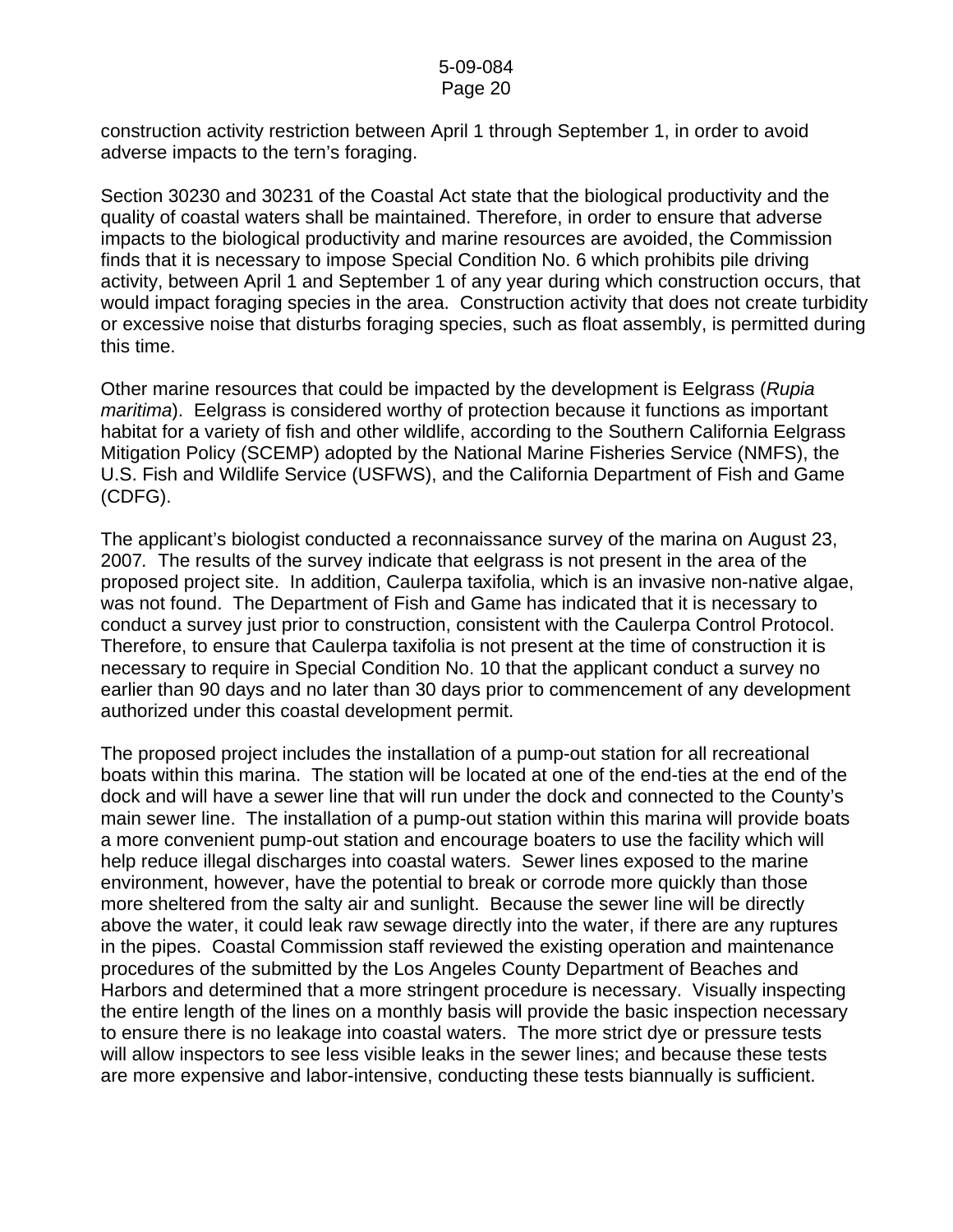Special Condition No. 9 requires the proper operation, maintenance, inspections, and repair of over-water sewer lines.

The U.S. Army Corps of Engineers will not authorize this project until after Commission action on the permit application. Therefore, the Commission imposes Special Condition No. 5 which requires that the applicant to submit evidence of final approval from the U.S. Army Corps of Engineers prior to commencement of construction.

As conditioned, the Commission finds that the proposed project would eliminate significant adverse impacts to marine resources and sensitive species such as the least tern. Therefore, the Commission finds that, as conditioned, the proposed project is consistent with Sections 30231 and 30240(b) of the Coastal Act.

# 3. Fill of Coastal Waters and Loss of Marine Habitat

The proposed project will involve the removal of 87 dock float guide pilings and the placement of 79 concrete guide pilings in open coastal waters. These dock float guide piles constitute fill of open coastal waters. More specifically, the existing 87 pilings to be removed constitute approximately 202 square feet of fill, while the proposed pilings have a total fill of approximately 183 square feet, for a total decrease of approximately 19 square feet of fill of open coastal waters. Under Section 30233 of the Coastal Act, fill of open coastal waters is only allowed when several criteria are met, including (a) the project must fall within one of the use categories specified; (b) the proposed project must be the least environmentally damaging alternative; and (c) feasible mitigation measures to minimize adverse environmental effects must be provided. Section 30233 of the Coastal Act states, in part:

*(a) The diking, filling, or dredging of open coastal waters, wetlands, estuaries, and lakes shall be permitted in accordance with other applicable provisions of this division, where there is no feasible less environmentally damaging alternative, and where feasible mitigation measures have been provided to minimize adverse environmental effects, and shall be limited to the following:* 

*(4) In open coastal waters, other than wetlands, including streams, estuaries, and lakes, new or expanded boating facilities and the placement of structural pilings for public recreational piers that provide public access and recreational opportunities.* 

The proposed project meets the first criteria because it is the replacement of an existing public boating facility. Fill of open coastal waters for the construction of a public boating facility is an allowable use under Section 30233(a)(4) of the Coastal Act.

Next, the proposed project is the replacement of a boating marina in a different configuration. Alternatives to the proposed project include no project, no change to the existing configuration, or a change to the proposed configuration.

Under the no project alternative, the applicant could only pursue simple maintenance repair activity. However, simple maintenance repair could not feasibly repair the docks, nor bring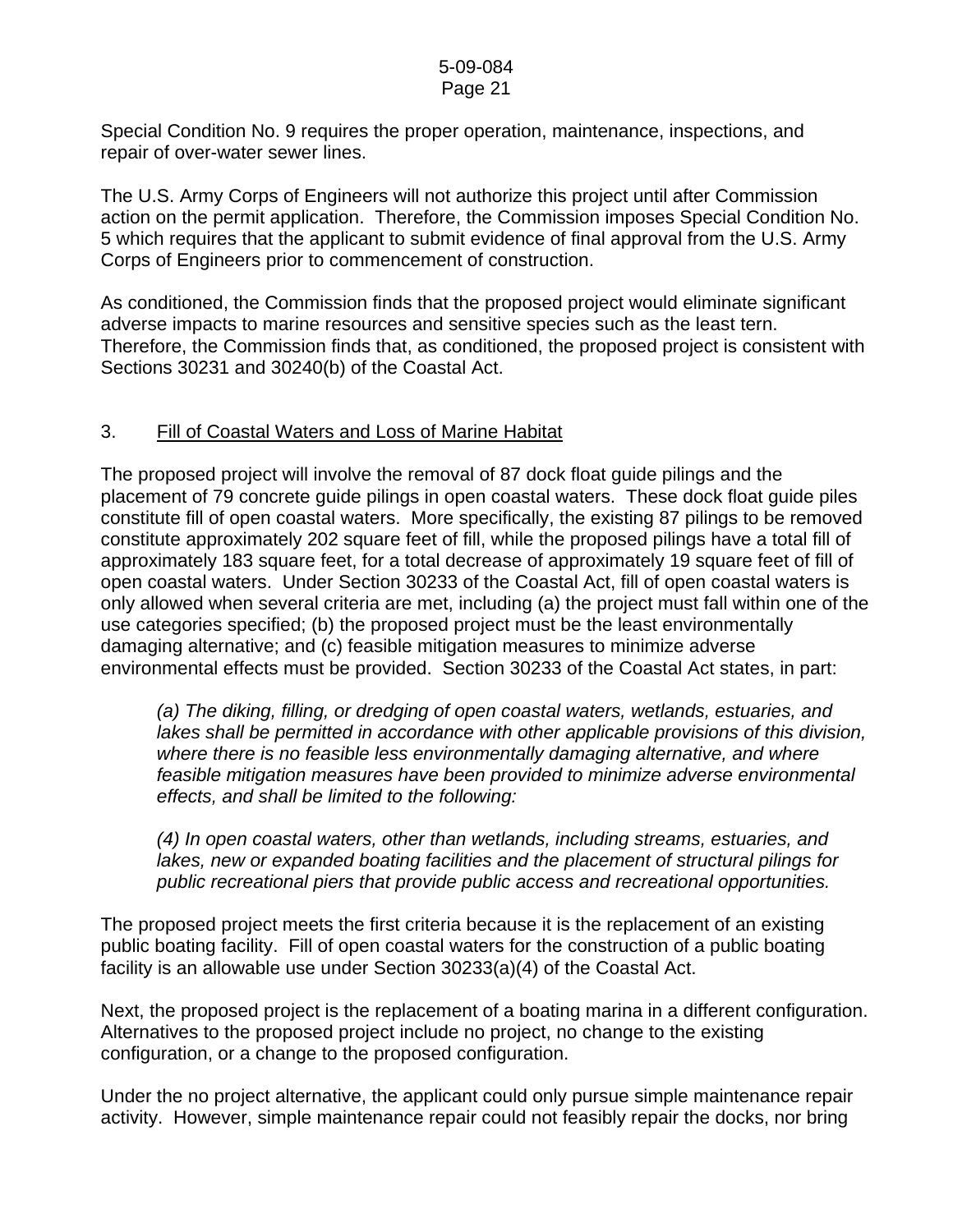them up to present engineering and safety standards. Simple maintenance would only prevent further deterioration of the docks. In addition, marine habitat would not significantly benefit from the no project alternative since this alternative would necessitate that the structure remain in place. Continued, safe use of the facility for marine recreational purposes would be precluded without replacement of the dock system.

The second alternative, replacement of the project in the same configuration would not reduce the number of piling required. Modern engineering standards require a larger number of pilings. Therefore, even if the marina were demolished and reconstructed in the same configuration, the number of proposed pilings would increase over what is currently existing.

Under the proposed alternative, the dock and guide piling layout is changing from the existing layout. However, the number of proposed pilings is the minimum necessary to adhere to present engineering standards and reduces the number of pilings. Furthermore, it should be noted that the installation of the new pilings will result in temporary disturbance to the existing vertical substrate. The guide pilings provide a vertical substrate for mollusks and other marine organisms. However, the proposed project will replace the quantity of vertical substrate upon which mollusks and other marine organisms may settle. Therefore, no long-term impact will occur to this habitat. Finally, by reducing the total number of piles, the project will result in a net reduction of fill. No additional creation of open water area is required. Therefore, the proposed project is the least environmentally damaging, feasible alternative, and includes feasible mitigation measures, such as limiting pile driving to avoid critical periods and construction measures to limit turbidity, to minimize adverse environmental effects.

The proposed project will result in the fill of open coastal waters for a boating facility, which is an allowable use under Section 30233 of the Coastal Act. In addition, the proposed project is the least environmentally damaging alternative, and does provide feasible mitigation measures. Therefore, the Commission finds that, as conditioned, the proposed project is consistent with Section 30233 of the Coastal Act.

# **E. Visual Impacts**

Section 30251 of the Coastal Act states:

*The scenic and visual qualities of coastal areas shall be considered and protected as a resource of public importance. Permitted development shall be sited and designed to protect views to and along the ocean and scenic coastal areas, to minimize the alteration of natural*  land forms, to be visually compatible with the character of surrounding areas, and, where *feasible, to restore and enhance visual quality in visually degraded areas. New development in highly scenic areas such as those designated in the California Coastline Preservation and Recreation Plan prepared by the Department of Parks and Recreation and by local government shall be subordinate to the character of its setting.* 

Section 30253 states that new development shall: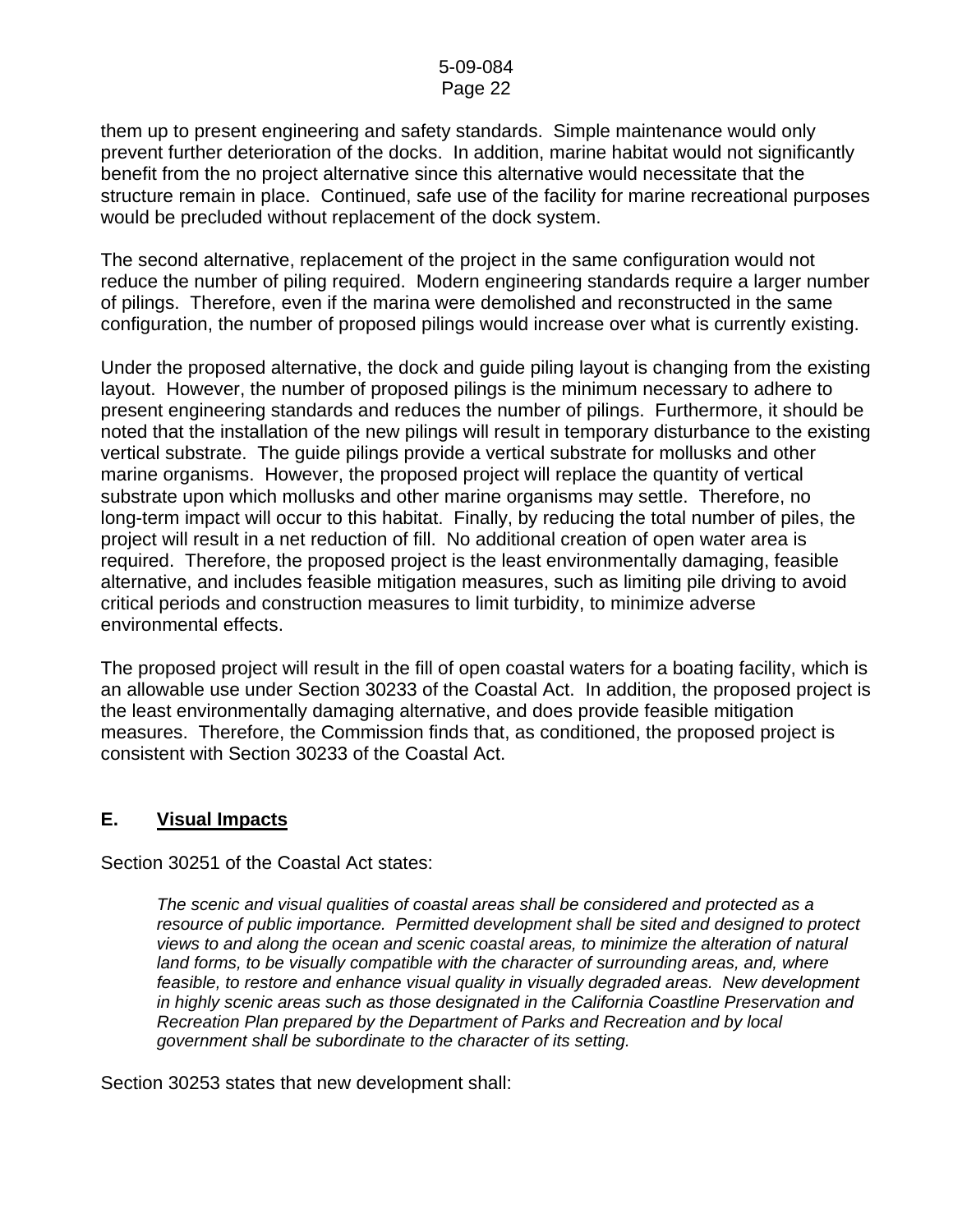#### *(5) where appropriate, protect special communities and neighborhoods which, because of their unique characteristics, are popular visitor destination points for recreational uses.*

The proposed project is located on the water in the western portion of the marina. The Land Use category for the project site is designated Water in the LCP. The LCP provides that the height of development located on parcels designated as Water parcels is limited to 15 feet above the water surface.

The proposed project will replace an existing deteriorating dock system with a new system. As with the existing docks, the proposed docks will rise approximately 1.5 feet above the waterline. The docks will contain dock boxes, trash bins and other ancillary type structures. No restrooms, offices, or other commercial structures are proposed. Boater restrooms are provided on the landside portion of the parcels.

As proposed, the new docks will improve the visual aesthetics of the marina and will not adversely impact views of the marina. The Commission, therefore, finds that the proposed project is consistent with the visual resource protection policies of the Coastal Act and with the County's Local Coastal Program.

# **F. Hazards**

Section 30253 of the Coastal Act provides in part:

*New Development shall:* 

 *(1) Minimize risks to life and property in areas of high geologic, flood, and fire hazards...* 

The proposed dock system will be designed in accordance with the County's building code for docks to ensure structural integrity. However, because of its location, the docks are potentially subject to the effects of tsunamis and seiches. The LCP indicates that marina del Rey has sustained only minor damage in the past due to tsunami and seiches because of special design standards embodied in the moles, docks and breakwater. However, there remains the potential for damage from wave and tidal action. Therefore, the Commission finds that the lessee of Parcel 21 must assume the risks associated with the proposed development. The lessee must also record a lease restriction reflecting, among other things, the assumption of the risk of developing in an area where an extraordinary potential for damage from wave and tidal action exists as an inherent risk to life and property, and the waiver of the Commission's liability for damage that may occur as result of such hazards (Special Condition No. 11 and 12). This is necessary because the design is a result of a study for which the applicant and its engineer are responsible. Wave hazards cannot be predicted with certainty, so the applicant and future owners must be put on notice that the Coastal Commission is not liable for damages resulting from wave and tidal action. The Commission, therefore, finds that the proposed project, as conditioned, is consistent with Section 30253 of the Coastal Act.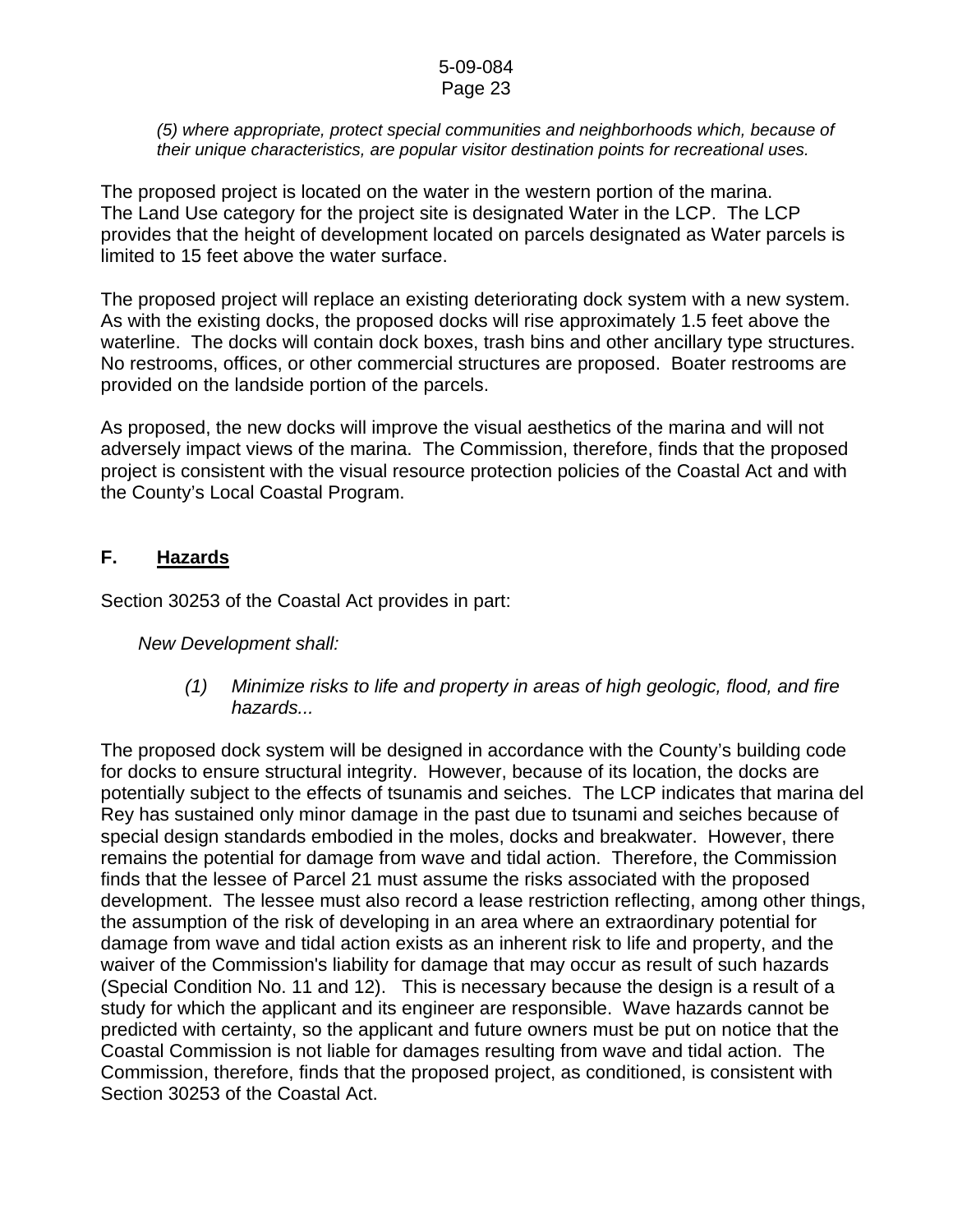# **G. Local Coastal Program**

In 1984, the Commission certified the County's Land Use Plan portion of the Marina del Rey/Ballona segment of the County of Los Angeles Local Coastal Program. Subsequent to the Commission's certification, the City of Los Angeles annexed over 525 acres of undeveloped land, which was a portion of the County's LCP area located south of Ballona Creek and east of Lincoln Boulevard (known as Area B and C). Subsequent to the City's annexation, the City submitted the identical Land Use Plan (the Playa Vista segment of the City's Local Coastal Program) covering the City's portion of the original County LCP area. The Commission certified the Land Use Plan Amendment for the annexed area with suggested modifications on December 9, 1986. The County also resubmitted those portions of their previously certified LUP that applied to areas still under County jurisdiction, including the area known as Area "A" and the existing marina. The Commission certified the County of Los Angeles' revised Marina del Rey Land Use Plan on December 9, 1986.

On September 12, 1990, the Commission certified an Implementation Program pertaining to the existing marina, with suggested modifications. The undeveloped area in the County, Play Vista Area "A" was segmented from the marina and no ordinances were certified for the area. After accepting the suggested modifications, the Commission effectively certified the Marina del Rey LCP and the County assumed permit-issuing authority.

In 1995, the County submitted an amendment to the LCP. In May 1995, the Commission certified the LCPA with suggested modifications. The County accepted the modifications and the LCP was effectively certified. The revised 1995 LCP represented a major change in the County's approach to Marina del Rey development. Abandoning the bowl concept, which limited height on moles and next to the water, the County presented the Commission with a redevelopment plan that allowed greatly increased heights if and when developers provided view corridors over no less than 20% of the parcel. Increased height would be contingent on the provision of increased views. Secondly, the County agreed that at the time of renegotiations of the leases, the lessees would be required to reserve an 18 foot wide promenade/fire road along the water that would be open to the public [an access promenade was reserved and approved by the County as part of the proposed landside redevelopment of Parcel 20 (CDP No. 98-172(4)].

On January 9, 2008, the Commission approved a Periodic Review evaluation of the County's certified LCP. The Periodic Review identified policy areas where County actions have implemented the certified LCP in a manner that is not in conformity with the Coastal Act, and where the specific provisions of a certified LCP do not reflect new information or changed conditions such that the LCP is not being implemented in conformity with the Coastal Act. The Commission's recommendations included in part:

• Revises boating recommendations to include provisions to expand affordable boating opportunities through a variety of measures including reservation of slips for rental or membership clubs; creation of youth boating programs that provide low cost boating opportunities for youths; new storage facilities; day use rentals; and increased opportunities to launch and use kayaks and other smaller craft.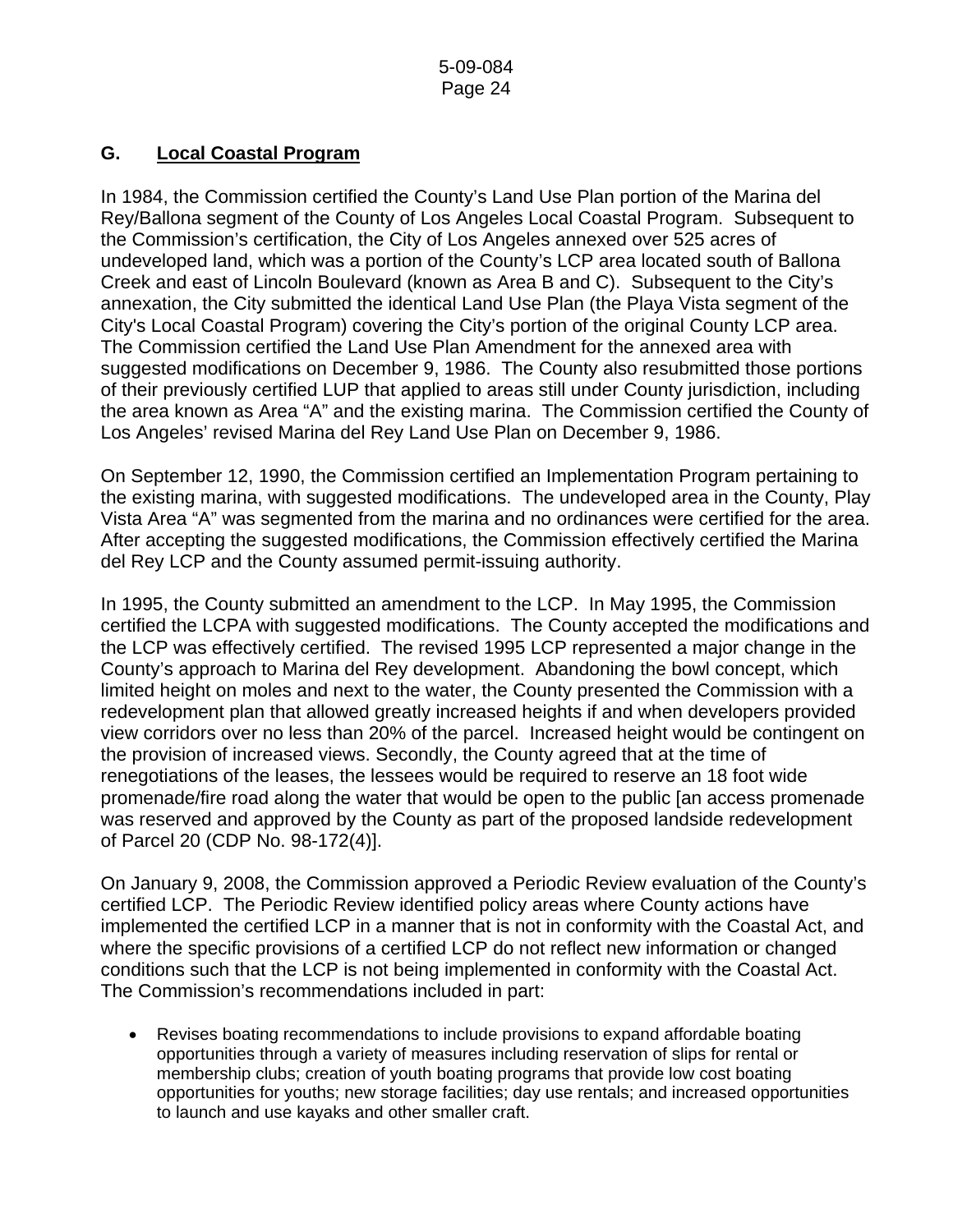- Revises Boating recommendations to ensure no loss in total boat slips and slips 35 feet and under.
- Revises Water Quality recommendations to reflect requirements and ensure integration of the existing NPDES, SUSMP and TMDL requirements and to clarify application of BMPs.
- Revises Water Quality recommendations to include monitoring of all implemented BMPs.
- Revises development recommendations to recommend that the County undertake a comprehensive LCP update of anticipated future development that includes all pending project driven amendments, fulfillment of Asset Management strategies and other facilities identified through a community planning process.
- Revises Biological Resources and ESHA recommendations and acknowledges that trees currently or historically used as roosting or nesting habitats by herons, egrets or other significant avian species constitutes ESHA as defined by Section 30107.5 of the Coastal Act, and requires a marina-wide assessment of the trees that may provide habitat for birds protected by Fish and Game code and the Migratory Bird treaty Act. The recommendations also expands areas where site-specific resource assessments should be undertaken as part of the LCP Amendment or development review process.

The recommendations made in the Periodic Review do not directly amend the certified LCP. The recommendations suggest actions that could be carried out through such means as: policy and ordinance changes in future amendments to the LCP; changes in how the County implements the LCP in issuing coastal permits; or through other implementing actions such as new studies, educational efforts or County programs.

The certified LCP designates the proposed site as "Water". Under the "Water" category of the LCP the permitted uses are recreational uses, wet boat slips, docking and fueling of boats, flood control and light marine commercial. The proposed use is a permitted use. However, the proposed development is located seaward of the mean high tide and is within the Commission's original permit jurisdiction. The standard of review for development within the Commission's original permit jurisdiction is Chapter 3 of the Coastal Act. The County's certified LCP is advisory in nature and may provide guidance for development. As stated in the preceding sections, as conditioned, the project will not adversely impact coastal and marine resources or coastal access. The Commission, therefore, finds that the proposed project will be consistent with the Chapter 3 policies of the Coastal Act.

# **H. California Environmental Quality Act**

Section 13096(a) of the Commission's administrative regulations requires Commission approval of Coastal Development Permit applications to be supported by a finding showing the application, as conditioned by any conditions of approval, to be consistent with any applicable requirements of the California Environmental Quality Act (CEQA). Section 21080.5(d)(2)(A) of CEQA prohibits a proposed development from being approved if there are feasible alternatives or feasible mitigation measures available, which would substantially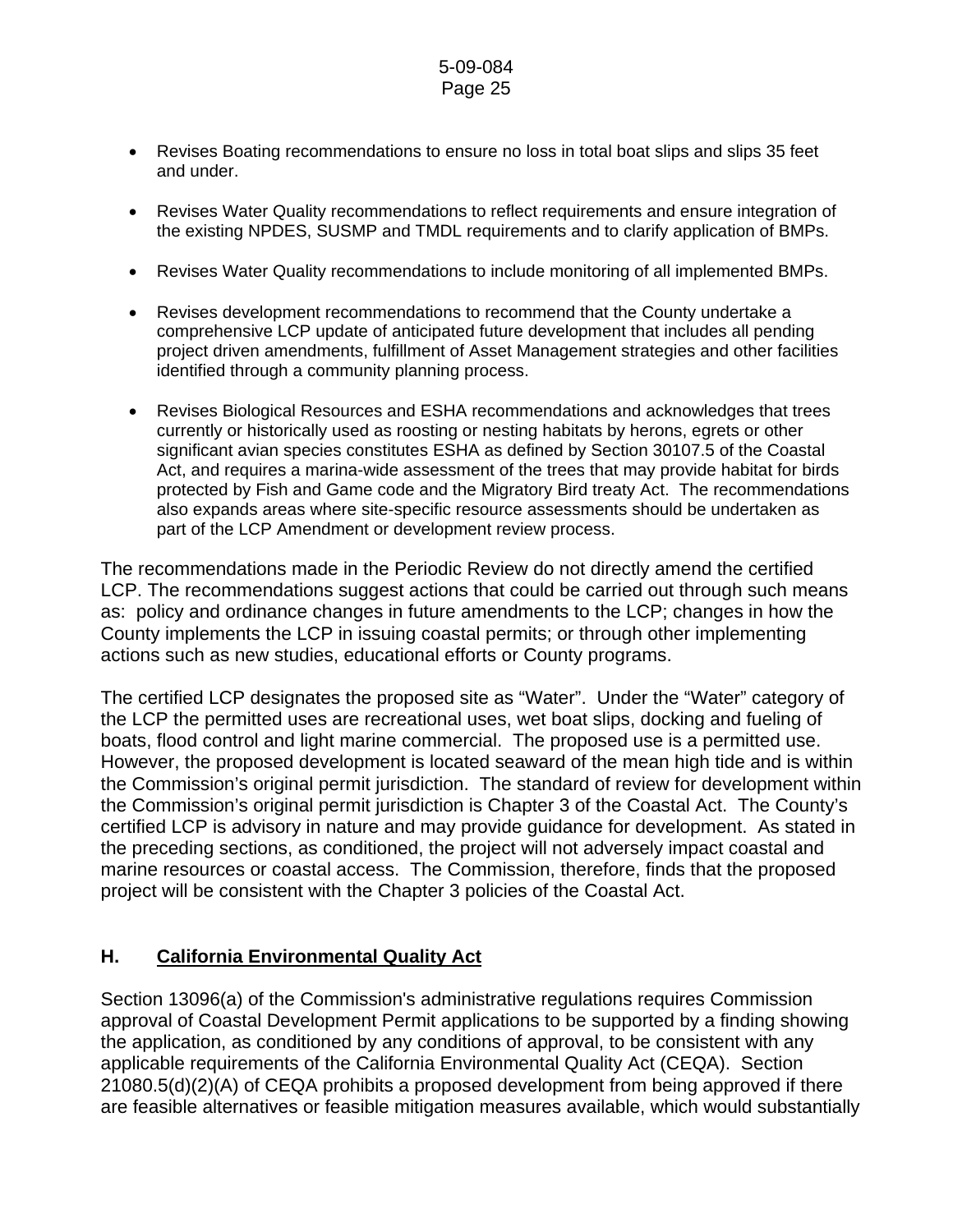lessen any significant adverse effect which the activity may have on the environment. The County of Los Angeles Department of Regional Planning determined that the proposed project was ministerial and no further CEQA action was necessary.

Potential impacts are to boater access, marine resources, water quality and the visual resources of the area. As conditioned, all potential adverse impacts have been adequately mitigated. As conditioned, there are no feasible alternatives or mitigation measures available which would substantially lessen any significant adverse impact which the activity may have on the environment. Therefore, the proposed project is found consistent with CEQA and the policies of the Coastal Act.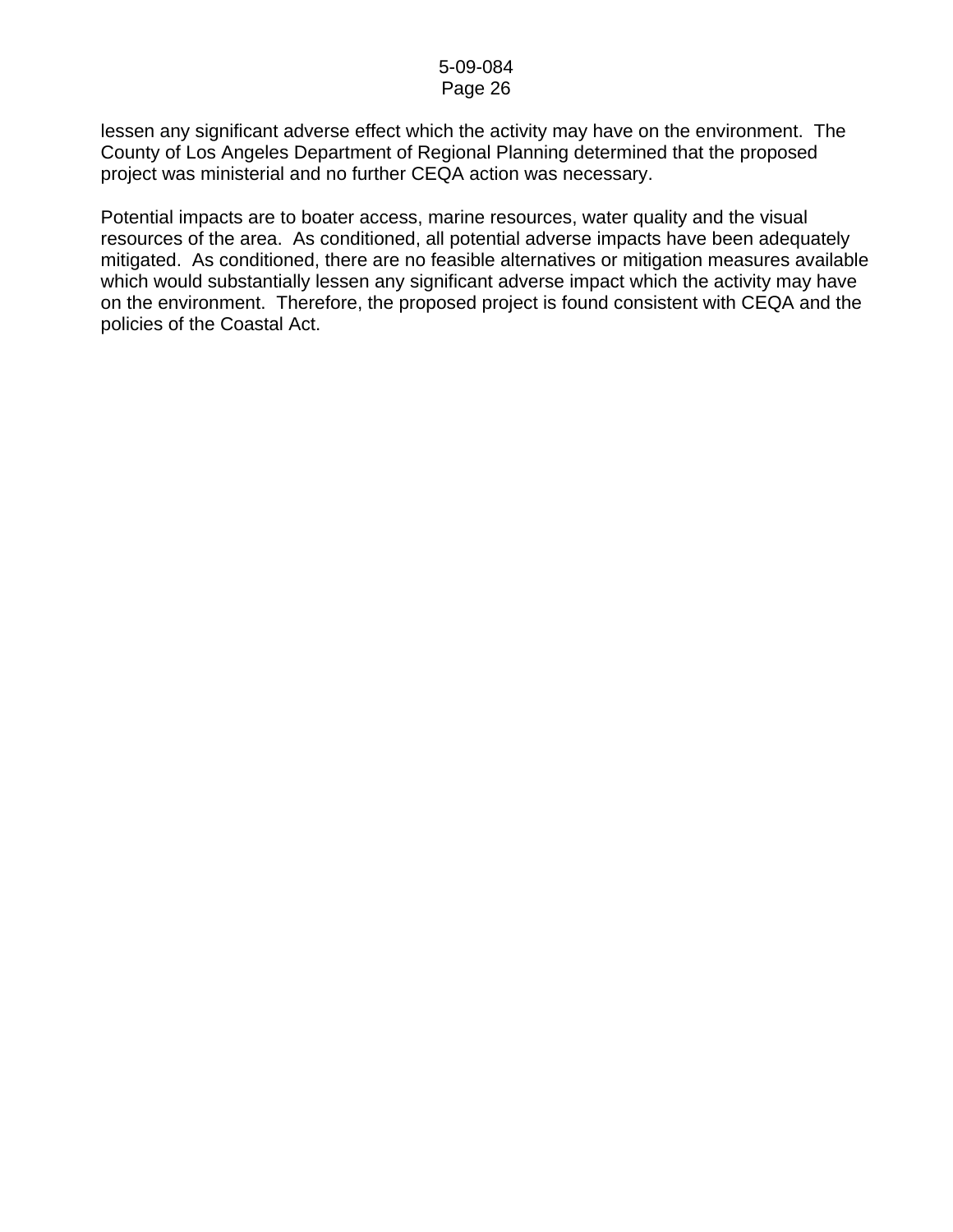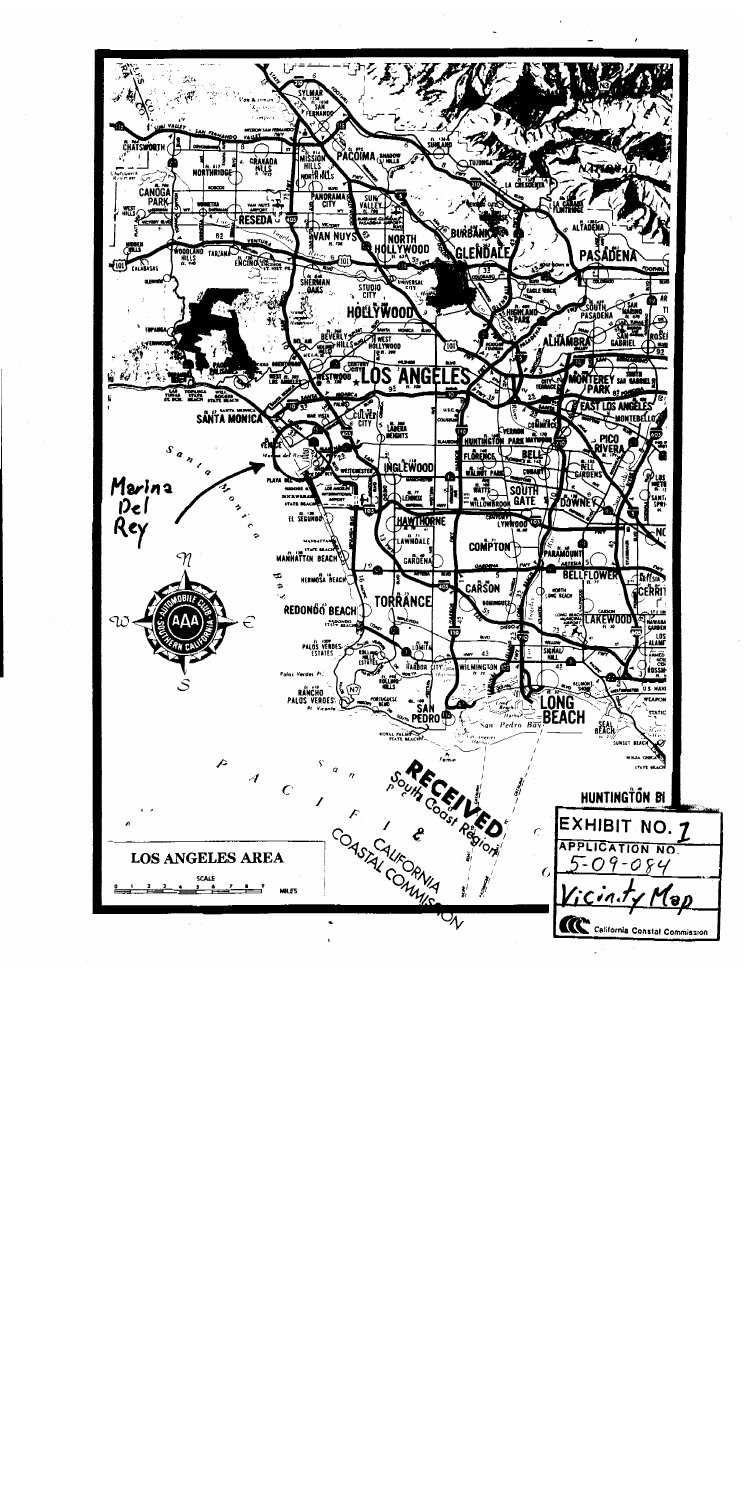

 $\mathcal{O}(\log n)$  is the set of  $\mathcal{O}$ معاضا

 $\frac{1}{\alpha}$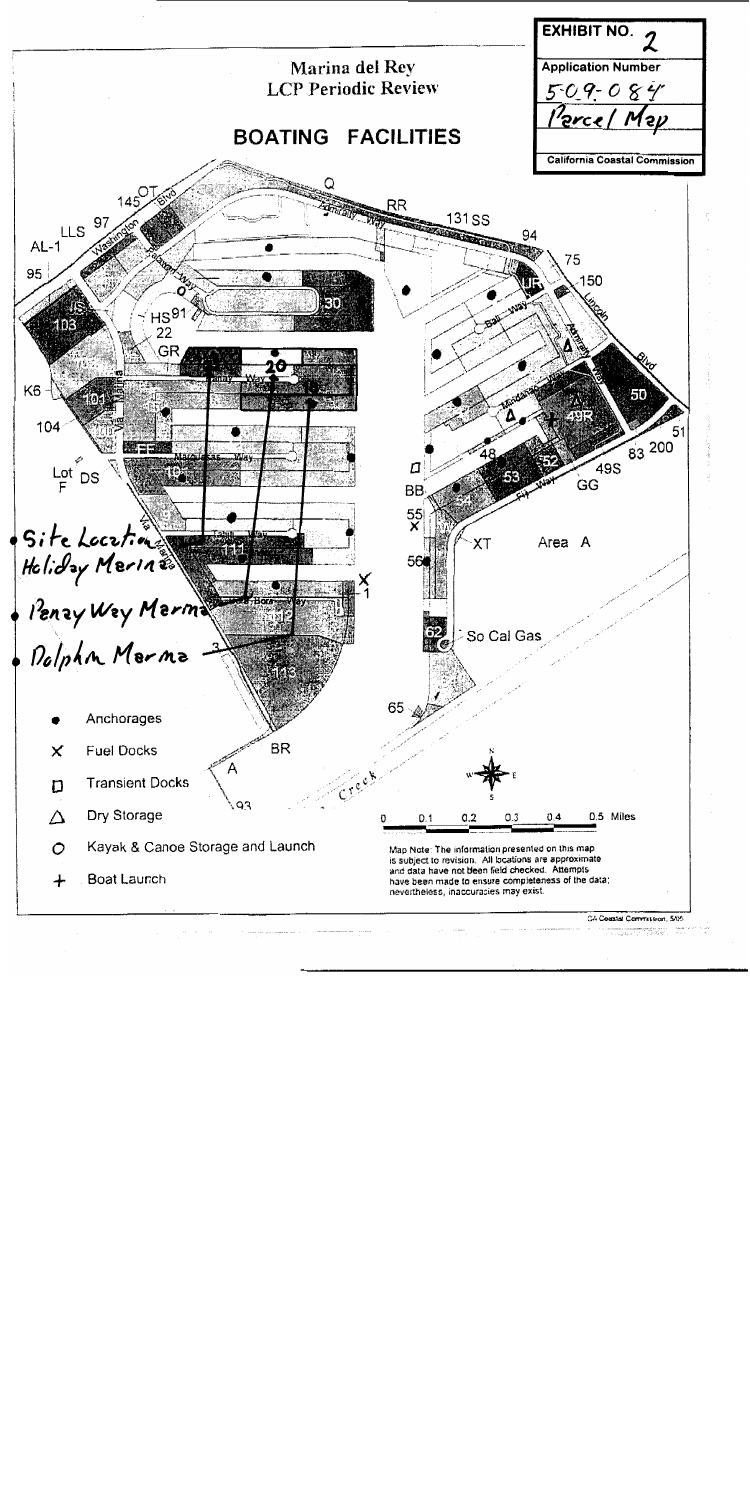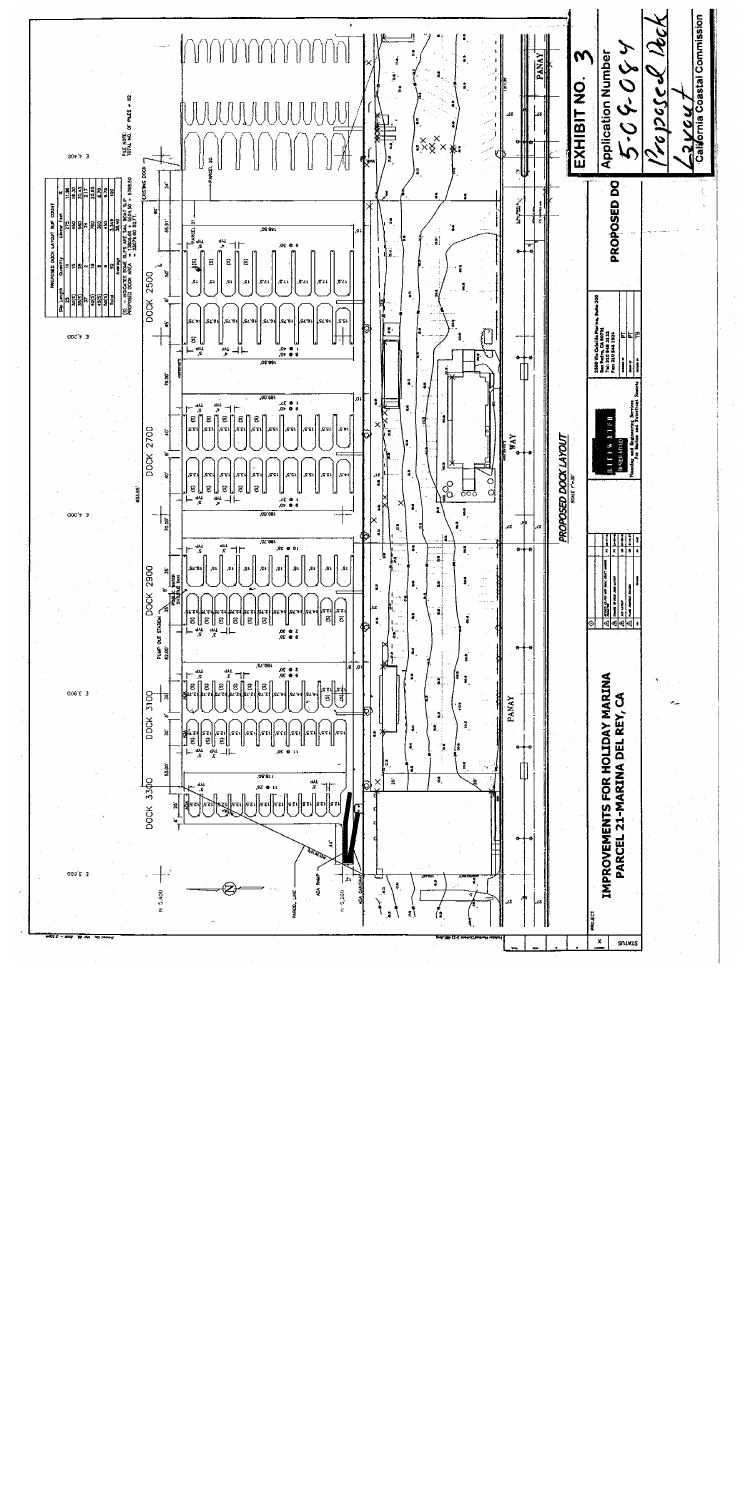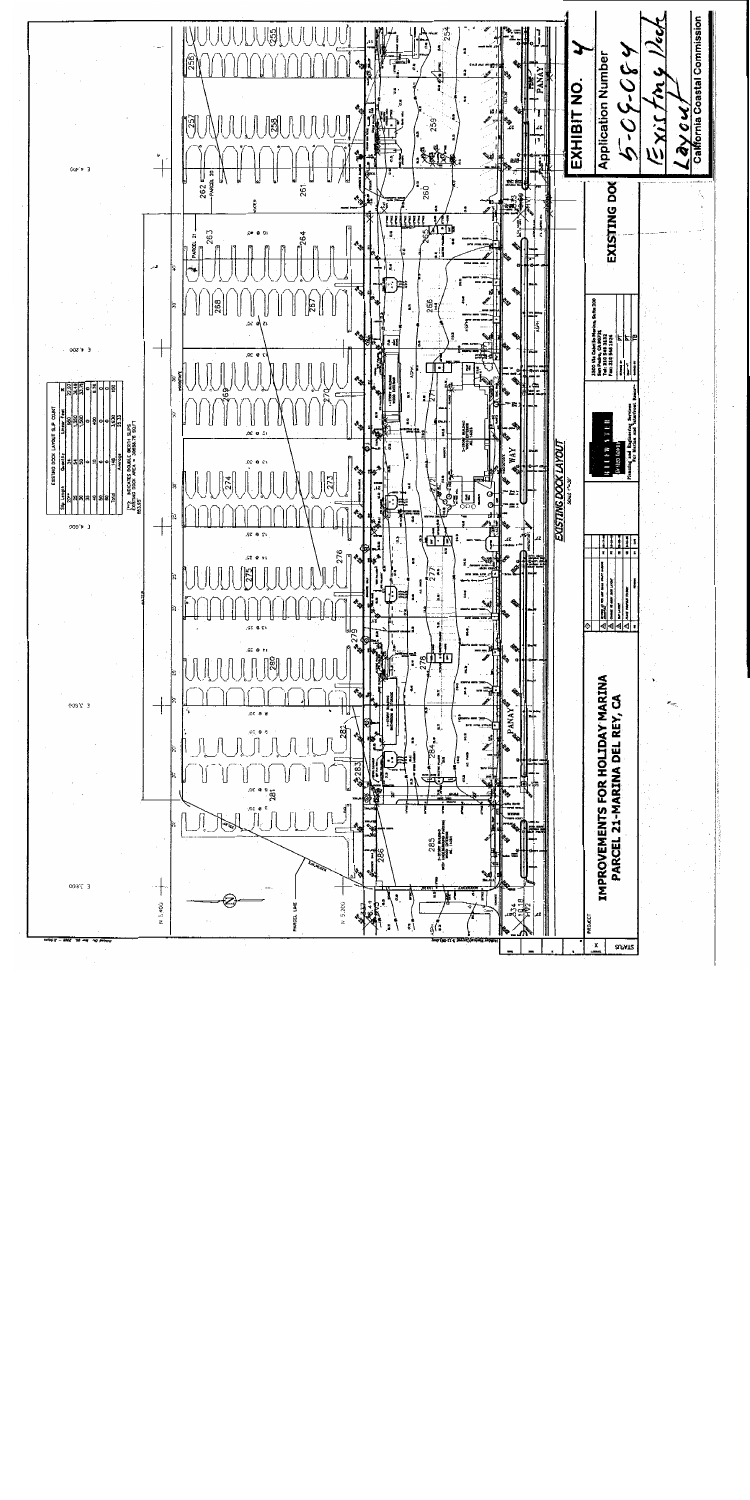| Parcels all Adjacent             |          |                          |                         |               |                                           |                |                                     |             |             |      |       |                |
|----------------------------------|----------|--------------------------|-------------------------|---------------|-------------------------------------------|----------------|-------------------------------------|-------------|-------------|------|-------|----------------|
| Parcel                           |          |                          |                         |               | Linear Footage Rounded Existing           |                |                                     |             |             |      |       |                |
| <b>Slip Count</b>                | 쒸        | ସ୍କା                     | 25                      | ၛၙ            | န္ကု                                      | 헤              | 쐐                                   | 욊           | 꾒           | ଞ୍ଜା | မ္မျ  |                |
| 18 Dolphin Marina                | ى        | 46                       | 156                     | 33            | 22                                        | 55             | 26                                  | 29          | 22          |      |       | 424            |
| 21 Holiday Marina                |          | 8                        | $M \sim$                |               |                                           | .<br>€         |                                     |             |             |      |       | 183            |
| 20 Panay Way                     |          | 30                       | ສ                       | ន             | 2                                         | ő              |                                     |             |             |      |       | 149            |
| Total Slips<br>% of Total        | 0.26%    | 19.05%<br>$\frac{14}{4}$ | 240<br>31.75%           | 24.21%<br>183 | 5.69%<br>43                               | 57<br>7.54%    | 4.63%<br>35                         | 3.84%<br>29 | 2.91%<br>22 |      | 0.13% | 100.00%<br>756 |
|                                  |          | 75.26%                   |                         |               |                                           |                |                                     | 24.74%      |             |      |       |                |
|                                  |          |                          |                         |               |                                           |                |                                     |             |             |      |       |                |
| Parcel                           |          |                          |                         |               | Linear Footage Rounded Parcel 21 Proposed |                |                                     |             |             |      |       |                |
| <b>Slip Count</b>                | 뷔        | <u>ସ</u>                 | $\overline{\mathbf{z}}$ | <u>ချ</u>     | ၛၟ                                        | 리              | 씲                                   | ଞ୍ଜା        | 꾒           | ଞ୍ଜା | ౻     |                |
| 18 Dolphin Marina                | ∾        | 46                       | 156                     | 83            | 22                                        | 22             | 26                                  | 29          | 22          |      |       | 424            |
| 21 Holiday Marina                |          |                          | ဖ                       | 15            | Ŗ,                                        | ల్ల            | ထ                                   | ග           |             |      |       | 41 92          |
| 20 Panay Way                     |          | వి                       | 30                      | SO            | 21                                        | $\overline{a}$ | ∞                                   |             |             |      |       | $rac{1}{49}$   |
| <b>Total Slips</b><br>% of Total | $0.30\%$ | 11.52%<br>76             | 29.09%<br>192           | 22.42%<br>148 | 11.06%<br>73                              | 10.00%<br>89   | 6.36%<br>$\boldsymbol{\mathcal{L}}$ | 5.76%<br>38 | 22<br>3.33% |      | 0.15% | 100.00%<br>660 |
|                                  |          |                          | 63.33%                  |               |                                           |                |                                     | 36.67%      |             |      |       |                |
|                                  |          |                          |                         |               |                                           |                |                                     |             |             |      |       |                |

Ŷ,

ý,

**College Report** 

Goldrich & Kest Partnership Marinas<br>Marina Del rey, California

Slip Counts for  $\frac{\rho_{\text{circle}}}{\rho_{\text{allow}}}\left| \frac{1}{\rho_{\text{model}}}\frac{1}{\rho_{\text{normalisation}}}\right|$ **Application Number**<br> $5 - C$   $9 - C$   $64$ EXHIBIT NO.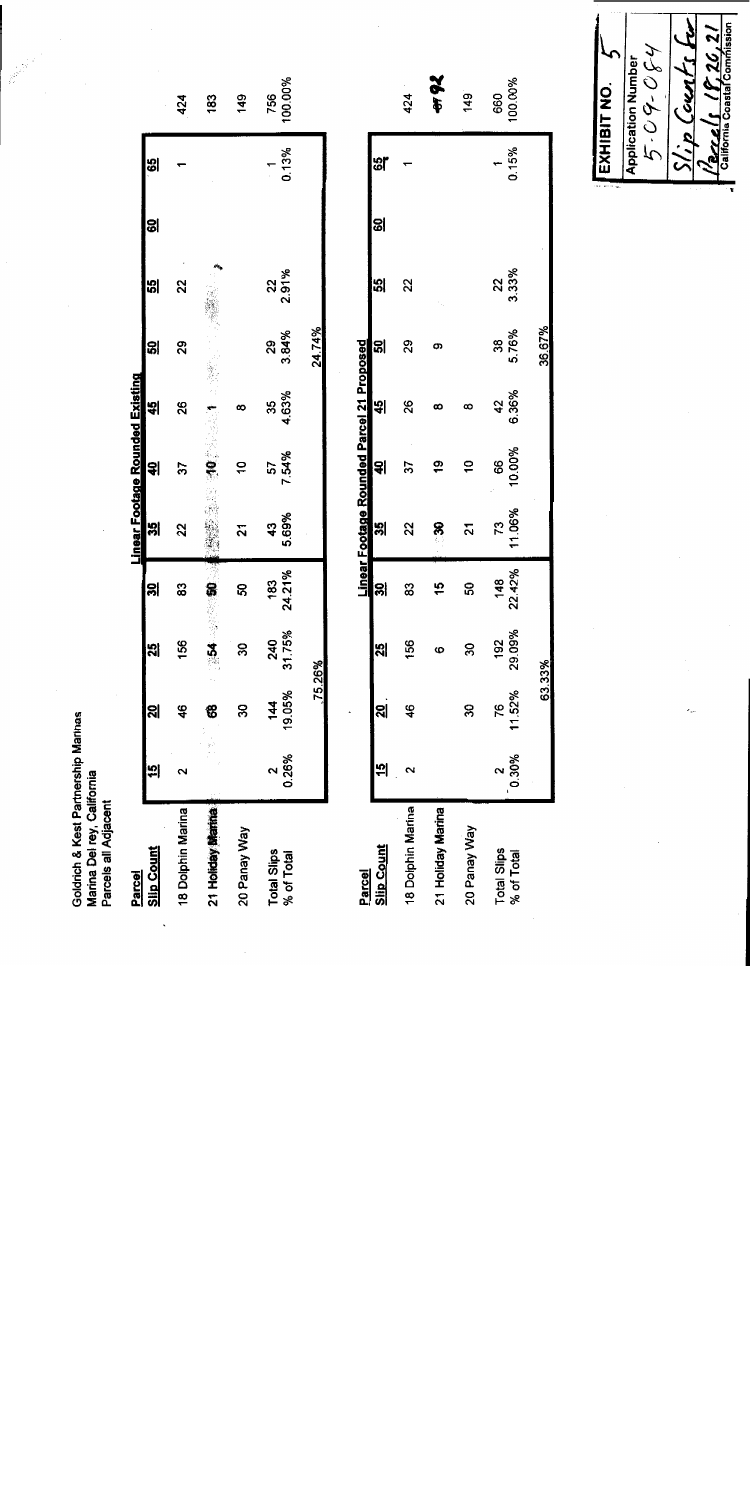Parcel 21 - Holiday Harbor Marina Docks Vacancy Report / Monthly Figures 2005

**Collegian** Dec  $\frac{2\%}{98\%}$  $\mathbf C$  $\sum_{i=1}^{n}$  $\frac{3\%}{97\%}$ O. O  $\circ$ Ę. ÿ  $\overline{o}$ 建造成学 No. 38%  $2\%$  $\circ$  $\overline{a}$ 4 急等 i. 海雪雪 Sep  $rac{3\%}{97\%}$ <u> ທ</u>  $\ddot{\bullet}$ 6 **Resident** 主管整体 Aug is a little 38% ू<br>२४  $\mathfrak{S}$ o  $\bullet$ M Ħ **1999年1月19日 1月11日 1月11日 1月11日 1月11日 1月11日 1月11日 1月11日 1月11日 1月11日 1月11日 1月11日 1月11日 1月11日 1月11日 1月1** 耳  $\overline{c}$  $rac{8}{6}$  $\tilde{z}$  $\circ$  $\frac{5}{2}$ 清潔  $\frac{2\%}{98\%}$ 4 Ò  $\circ$ Ñ  $\frac{376}{37\%}$ 調理 Septembrie May · 地线线 Š. c 6  $\frac{1}{100}$ <br> $\frac{1}{100}$ 学生的事件 地方地 **Section** Apr  $\dot{\mathbf{N}}$  $\bullet$  $\ddot{\phantom{1}}$  $\frac{3\%}{37\%}$ Mar i<br>Viite ဖ O  $\circ$ ဖ  $\frac{6\%}{6\%}$ line of Feb بل  $\tilde{a}$ i<br>Si  $\circ$  $\overline{7}$ Y. **182 Sandwicklub** Jan 34% 6% o ii<br>X  $\mathbf{\tilde{c}}$ Ŧ o 36' to 50'<br>10  $26'$  to  $36'$  $122$ 12' to 25' Total Vacancies Percentage of Vacant Slips<br>Pecentage of Slips Occupied Total Slips

California Coastal Commission Kepzi 2-03-624 **Application Number** EXHIBIT NO. /acancy  $2001$ 

12 07 03:54p

 $p \dot{2}$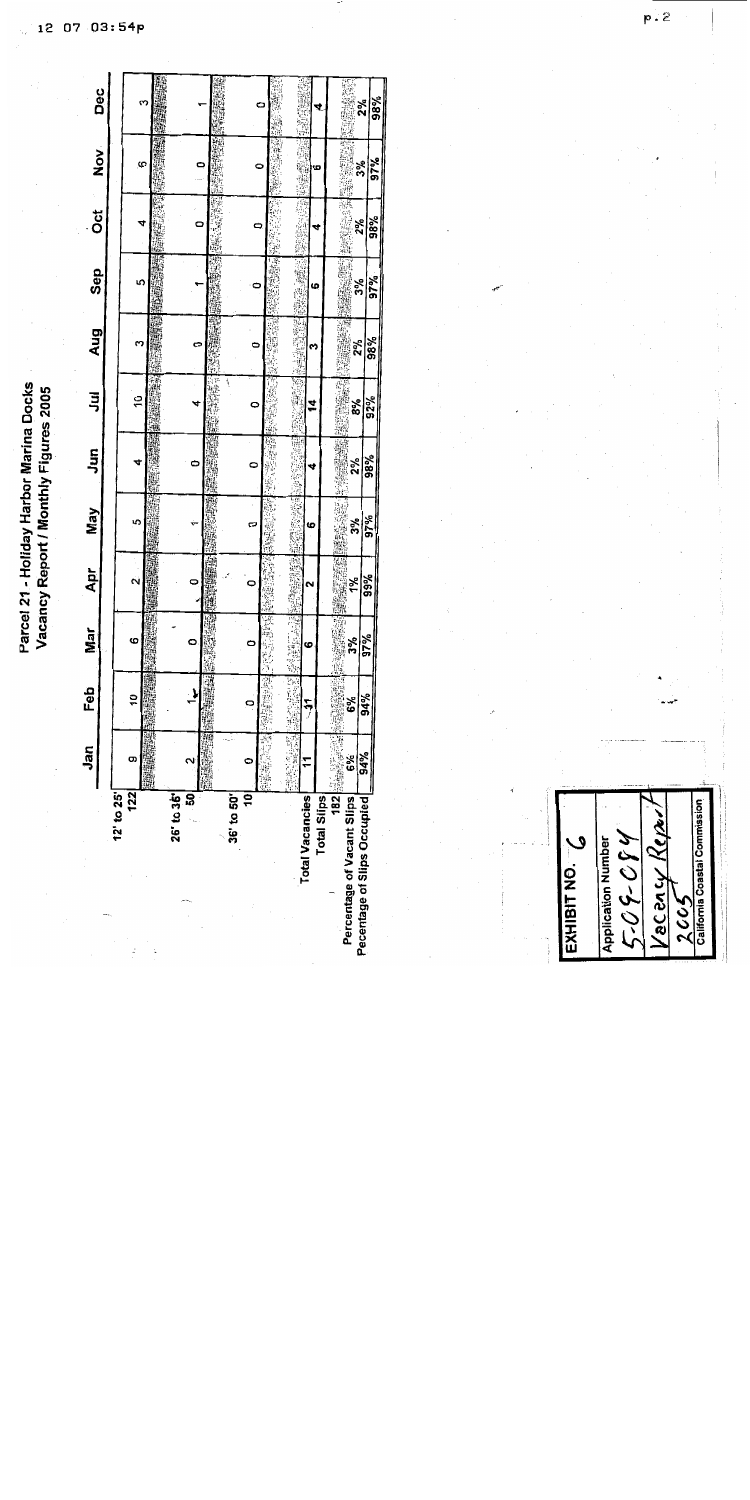Parcel 21 - Holiday Harbor Marina Docks Vacancy Report / Monthly Figures 2006

|                             | Jan                       | Feb | ă<br>≅ | Apr                  | May                | Ş             | 泻              | Aug       | Sep                     | ŏ         | $\frac{8}{2}$ | Dec |
|-----------------------------|---------------------------|-----|--------|----------------------|--------------------|---------------|----------------|-----------|-------------------------|-----------|---------------|-----|
| $12'$ to $25'$              |                           |     |        |                      |                    |               |                |           |                         |           |               |     |
| 122<br>ł                    | ო                         |     |        |                      | S                  | ă             | 4              |           |                         |           |               |     |
|                             |                           |     |        |                      |                    |               |                |           | ᡕ                       | ż         | 15            | 15  |
| 26' to 35                   |                           |     |        |                      |                    |               |                |           |                         |           |               |     |
|                             | ន្ល                       |     |        |                      | ო                  | o             |                |           |                         |           |               |     |
|                             |                           |     | Ų      |                      |                    |               |                |           |                         |           |               |     |
| 36 to 50                    |                           |     |        |                      |                    |               | ì              |           |                         |           |               |     |
| 9                           | c                         |     | c      | o                    | o                  |               | O              | o         | 0                       |           |               |     |
|                             |                           |     | Ý      |                      | Í                  |               |                |           |                         | 0         | 0             |     |
|                             | in 1993.<br>Ngjarje       |     | Ş<br>ļ | <b>Beller Linker</b> | í.<br>i,           | Ş             | <b>Capital</b> | <b>N</b>  | $\widehat{\mathcal{A}}$ |           |               |     |
| Total Vacancies             |                           |     |        |                      | ó<br>ţ             | ę             | ţ<br>5<br>1    | 2         |                         |           |               |     |
| <b>Total Slips</b>          |                           |     |        |                      |                    |               |                |           | 2                       | 45        | ۴             | ٩   |
|                             | 机油<br>$182$ ( $133$ $133$ |     | 隱<br>Ì | ā                    | <b>TELETFORMER</b> | <b>SHOWER</b> |                | 臘         | <b>September</b>        |           |               |     |
| Pecentage of Slips Occupied | 98%                       | 98% | 99%    | 99%                  | 97%                | 95%           | 92%            | 93%<br>聯導 | 93%                     | 92%<br>Î. |               |     |
|                             |                           |     |        |                      |                    |               |                |           |                         |           | 91%           | 91% |

California Coastal Commission econcy Kep 430-60-4 **Application Number** EXHIBIT NO.  $\rightarrow$ 200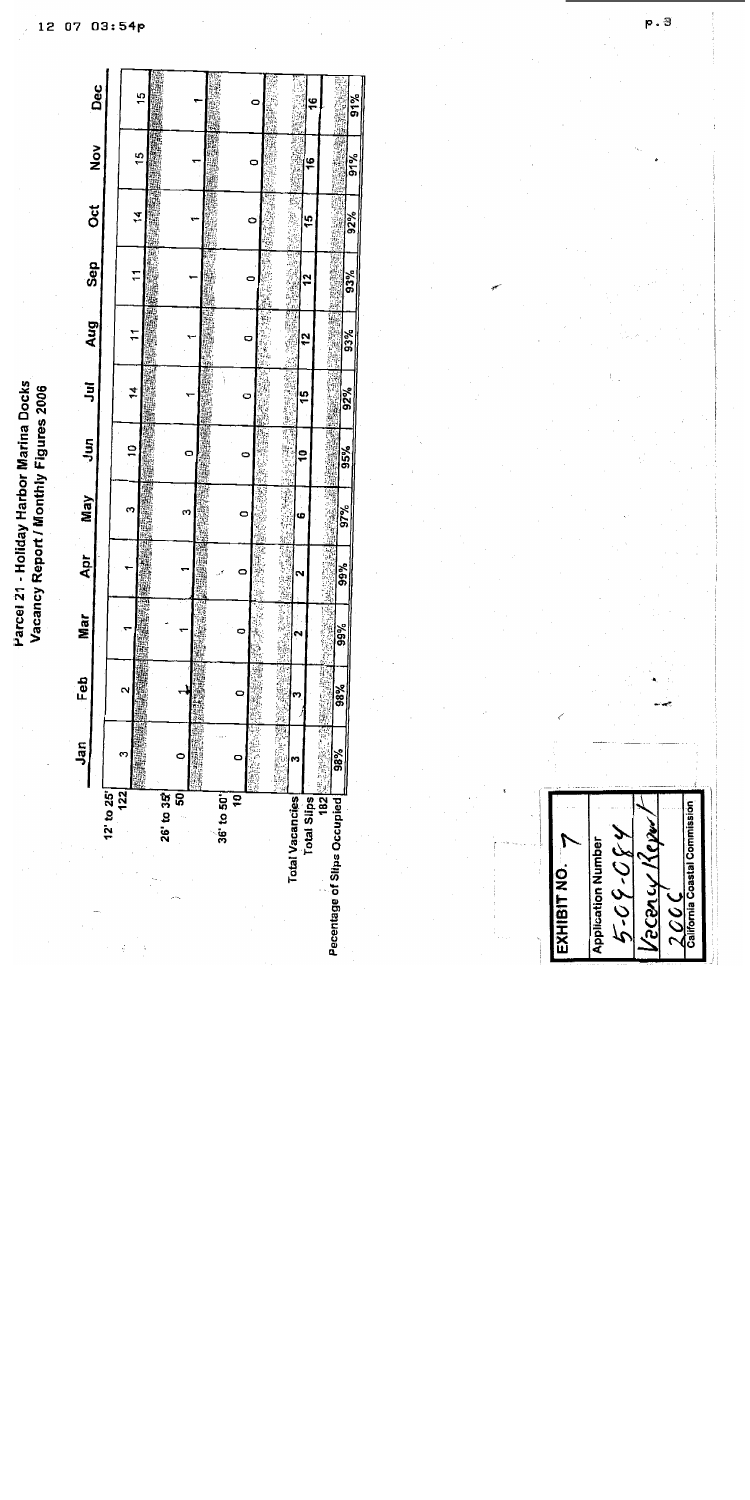| ⊒<br>vial. | Figures 200                                                                                    |
|------------|------------------------------------------------------------------------------------------------|
| ' Harbo    | Ξ<br>$\frac{1}{2}$                                                                             |
| loniqu     | lode                                                                                           |
| ì          | Ţ                                                                                              |
| こうこう       | ׆֧֪֕֓<br>֧֧֪֪֧֪֧֪֧֪ׅ֛֛֪֪֪֧֪֪֪֪֛֛֚֚֚֚֚֚֚֚֚֚֚֚֚֚֚֚֚֚֚֚֚֚֚֚֚֚֚֚֚֚֚֚֚֬֡֟֓֡֟֓֡֟֓֡֟֓֡֟֓֡֟֓֡֟֓֡֟֓֝֓֟֟ |
|            |                                                                                                |

|            | Dec        |               | é,         |   |                   |            |                        |   |                  |             | ম                          |                             | 12%        | <b>VO 3</b> |
|------------|------------|---------------|------------|---|-------------------|------------|------------------------|---|------------------|-------------|----------------------------|-----------------------------|------------|-------------|
|            | Nov        |               | 20         |   | Ν                 |            |                        | o |                  |             | ង្គ                        |                             | 12%        | 88%         |
|            | <b>Jot</b> |               | 18         |   | $\mathbf{\Omega}$ |            |                        | 0 |                  |             | 20                         |                             | 11%<br>89% |             |
|            | Sep        |               | ë          |   | ົ                 |            |                        |   |                  | ្ល          |                            | 12%                         | 88%        |             |
| Aug        |            | 15            |            |   | ี                 |            |                        | 0 |                  | ᡏ           |                            | å\$                         | 91%        |             |
| ミ          |            | t,            |            |   | ۳                 |            | o                      |   |                  | នុ          |                            | 11%                         | 89%        |             |
| Sig<br>Sig |            | 97            |            |   |                   |            | 0                      |   |                  | ë           |                            | $\frac{40\%}{90\%}$         |            |             |
| <b>May</b> |            | <u>ٰه</u>     |            | 3 |                   |            | 0                      |   |                  | ë           |                            | 10%                         | န္တြ       |             |
| <b>Apr</b> |            | 15            |            | च |                   |            | $\frac{1}{\mathbf{Q}}$ |   | 通报               | å           |                            | 10%                         | 90%        |             |
| Mar        |            | $\frac{5}{1}$ |            |   |                   |            |                        |   | 计算时数据<br>y.<br>ý | စ္          | 地地地地                       | 10%<br>90%                  |            |             |
| Feb        |            | 9             |            |   |                   |            |                        |   |                  | ᢟ           | ĺ                          | 10%<br>90%                  |            |             |
| Jan        |            | 12            |            | o |                   |            |                        | 3 | ï<br>ï<br>E.     | ä           | $182$                      | 93%<br>ž.                   |            |             |
|            | 12" to 25" | 122           | 25' to 35' | ę |                   | 36' to 50' | \$                     |   | Total Vacancies  | Total Slips | Percentage of Vacant Slips | Pecentage of Slips Occupied |            |             |
|            |            | ċ             |            |   |                   |            |                        |   |                  |             |                            |                             |            |             |

coastal Commission Application Number<br>5-C G - C G Y KCOL EXHIBIT NO. Yacsa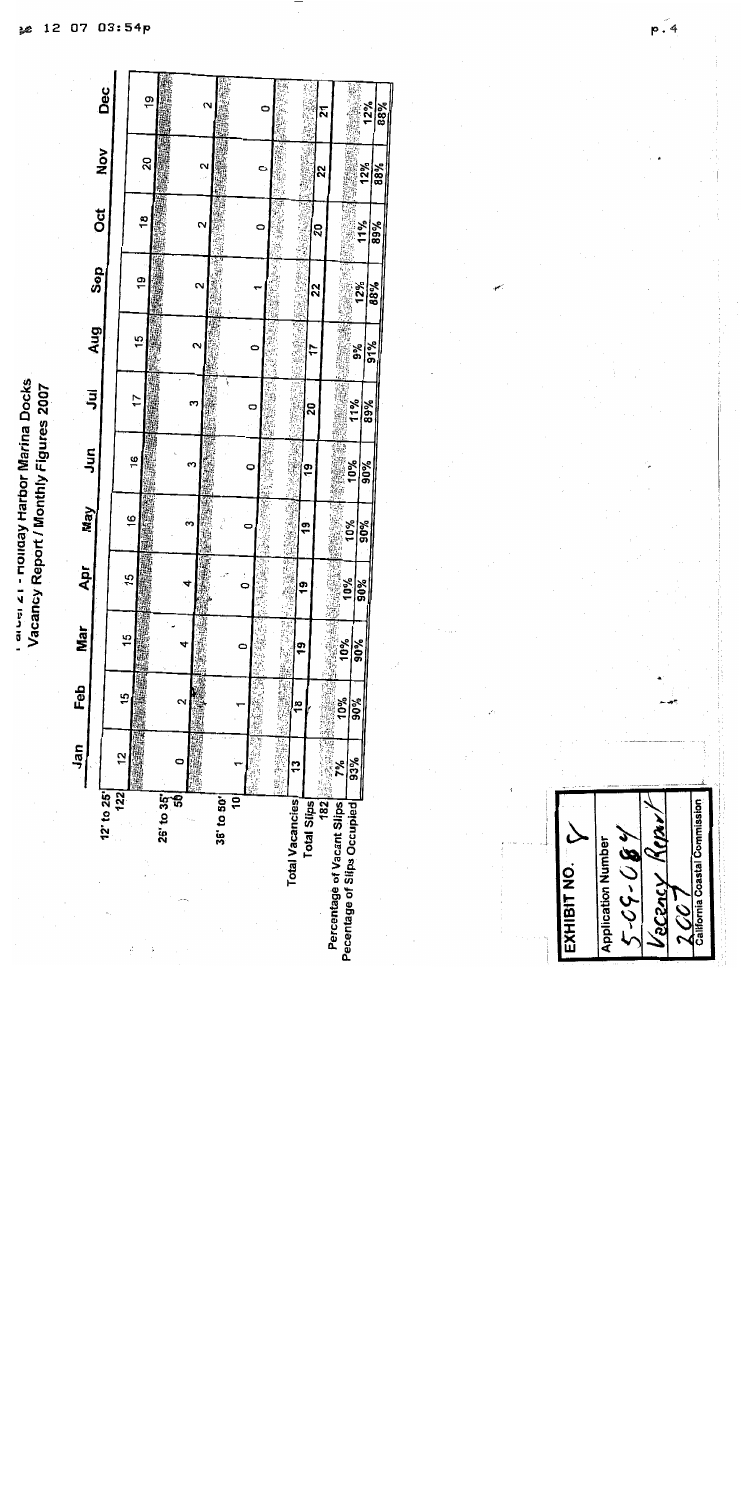

To enrich lives through effective and caring service

May 7, 2009

**EXHIBIT NO. Application Number** 

internet: http://marinadelrey.lacounty.gov

**Kerry Silverstrom** Chief Deputy

#### TO: **Small Craft Harbor Commission** Kerry Silversfrom For Santos N. Kreimann, Director FROM:

#### ITEM 5b - MARINA DEL REY SLIP VACANCIES: A SPECIAL REPORT SUBJECT:

Due to the recent and frequent reporting in the media about the state of slip vacancies in Marina del Rey, we have analyzed the data and would like to provide you with this special report, so that you will have firsthand knowledge of the situation. As indicated in the table immediately below, overall slip vacancies started to rise in September 2008 from 3% to 4% and gradually increased until vacancies peaked at 9% in February 2009, with a descent to 7% occurring in March 2009.

|               |         |         |             | Total                  | Total<br><b>Slips</b> | %      |
|---------------|---------|---------|-------------|------------------------|-----------------------|--------|
|               | 18'-25' | 26'-35' | 36' & Above | Vacancies <sup>1</sup> | Available             | Vacant |
| Jan-08        | 85      | 38      | 5           | 128                    | 4708                  | 3%     |
| Feb-08        | 94      | 30      | 9           | 133                    | 4708                  | 3%     |
| Mar-08        | 108     | 39      | 10          | 157                    | 4708                  | 3%     |
| Apr-08        | 108     | 51      | 19          | 178                    | 4708                  | 4%     |
| May-08        | 103     | 50      | 5           | 158                    | 4708                  | 3%     |
| Jun-08        | 102     | 48      | 6           | 156                    | 4708                  | 3%     |
| <b>Jul-08</b> | 89      | 47      | 9           | 145                    | 4708                  | 3%     |
| Aug-08        | 86      | 65      | 12          | 163                    | 4708                  | 3%     |
| Sep-08        | 104     | 61      | 32          | 197                    | 4708                  | 4%     |
| Oct-08        | 150     | 100     | 42          | 292                    | 4708                  | 6%     |
| <b>Nov-08</b> | 118     | 101     | 38          | 257                    | 4708                  | 5%     |
| Dec-08        | 194     | 127     | 43          | 364                    | 4708                  | 8%     |
| Jan-09        | 184     | 135     | 45          | 364                    | 4708                  | 8%     |
| Feb-09        | 219     | 173     | 33          | 425 ⊀                  | 4708                  | 9%     |
| <b>Mar-09</b> | *149    | 136     | 42          | 327                    | 4708                  | 7%     |

In the past, even during the time periods when vacancies were in the stable 3% range, there was no shortage of slips for rent in the categories up to 35 feet in length. It was more difficult to find vacancies in the larger slip categories. As illustrated in the table

<sup>&</sup>lt;sup>1</sup>All vacancy data throughout this report excludes vacancies from Parcel 12, Esprit, as that marina is in its lease-up period.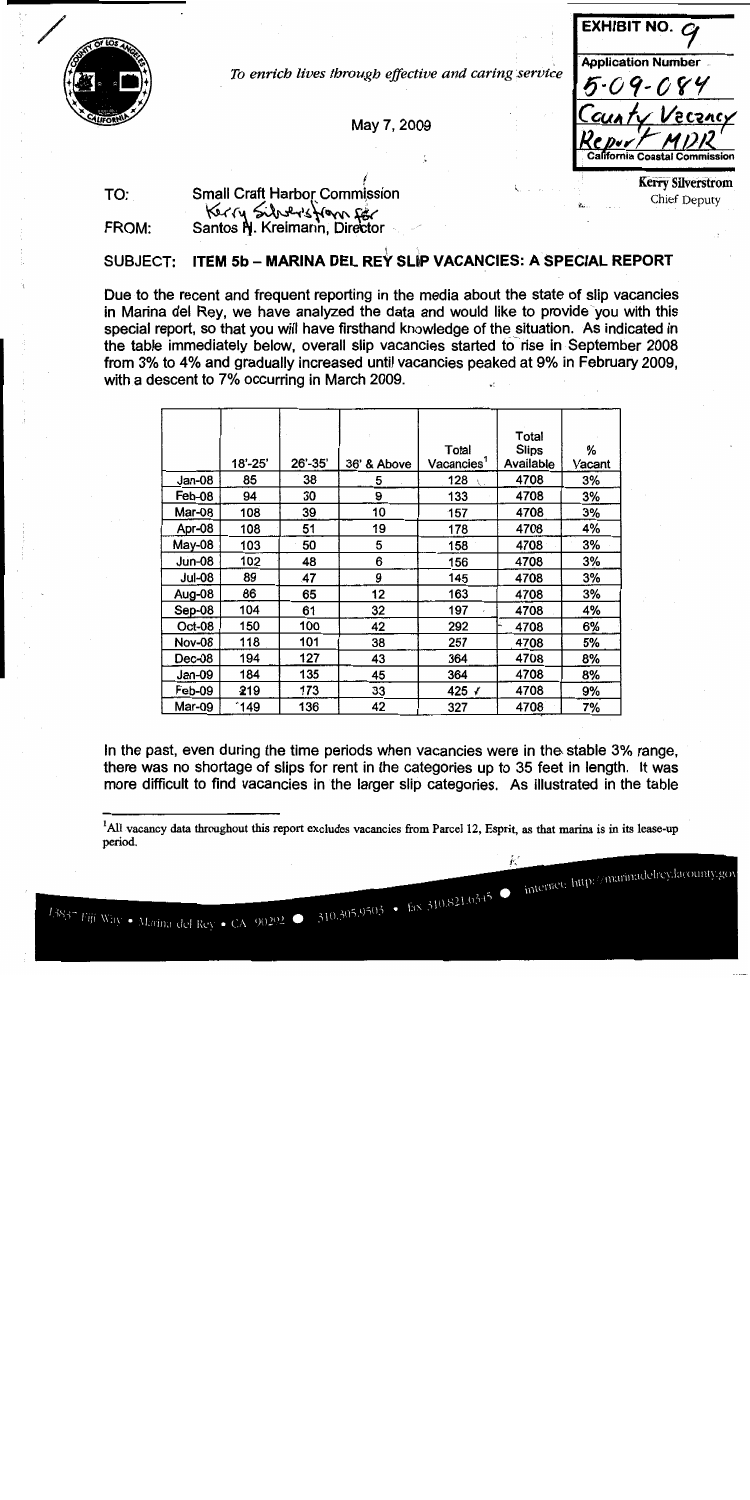#### Item 5b **Small Craft Harbor Commission** Page 2

below, vacancies are now also occurring in the larger slips, but these vacancies never exceed 1% of the total slips available for rent. Vacancies in the smaller slips under 35 feet, on the other hand, rose from the 3% range (rounded) to over 6% and presently remain at this elevated level.

|               | $18 - 25'$ | 26'-35' | Aggregate<br>vacancies<br>for 35'<br>and under | As % of<br>total slips<br>available<br>for rent | Vacancies<br>for 36' &<br>Over | As % of<br>total slips<br>available<br>for rent |
|---------------|------------|---------|------------------------------------------------|-------------------------------------------------|--------------------------------|-------------------------------------------------|
| Jan-08        | 85         | 38      | 123                                            | 2.6%                                            | 5                              | 0.1%                                            |
| Feb-08        | 94         | 30      | 124                                            | 2.6%                                            | 9                              | 0.2%                                            |
| Mar-08        | 108        | 39      | 147                                            | 3.1%                                            | 10                             | 0.2%                                            |
| Apr-08        | 108        | 51      | 159                                            | 3.4%                                            | 19                             | 0.4%                                            |
| May-08        | 103        | 50      | 153                                            | 3.2%                                            | 5                              | 0.1%                                            |
| Jun-08        | 102        | 48      | 150                                            | 3.2%                                            | 6                              | 0.1%                                            |
| Jul-08        | 89         | 47      | 136                                            | 2.9%                                            | 9                              | 0.2%                                            |
| Aug-08        | 86         | 65      | 151                                            | 3.2%                                            | 12                             | 0.3%                                            |
| Sep-08        | 104        | 61      | 165                                            | 3.5%                                            | 32                             | 0.7%                                            |
| Oct-08        | 150        | 100     | 250                                            | 5.3%                                            | 42                             | 0.9%                                            |
| <b>Nov-08</b> | 118        | 101     | 219                                            | 4.7%                                            | 38                             | 0.8%                                            |
| Dec-08        | 194        | 127     | 321                                            | 6.8%                                            | 43                             | 0.9%                                            |
| Jan-09        | 184        | 135     | 319                                            | 6.8%                                            | 45                             | 1.0%                                            |
| Feb-09        | 219        | 173     | 392                                            | 8.3%                                            | 33                             | 0.7%                                            |
| Mar-09        | 149        | 136     | 285                                            | 6.1%                                            | 42                             | 0.9%                                            |

Based on the drop in vacancies from the February peak, and given the approaching summer boating season, we are not anticipating future vacancies will be higher than what we have already experienced.

Please let me know if you have any questions.

SHK:ks